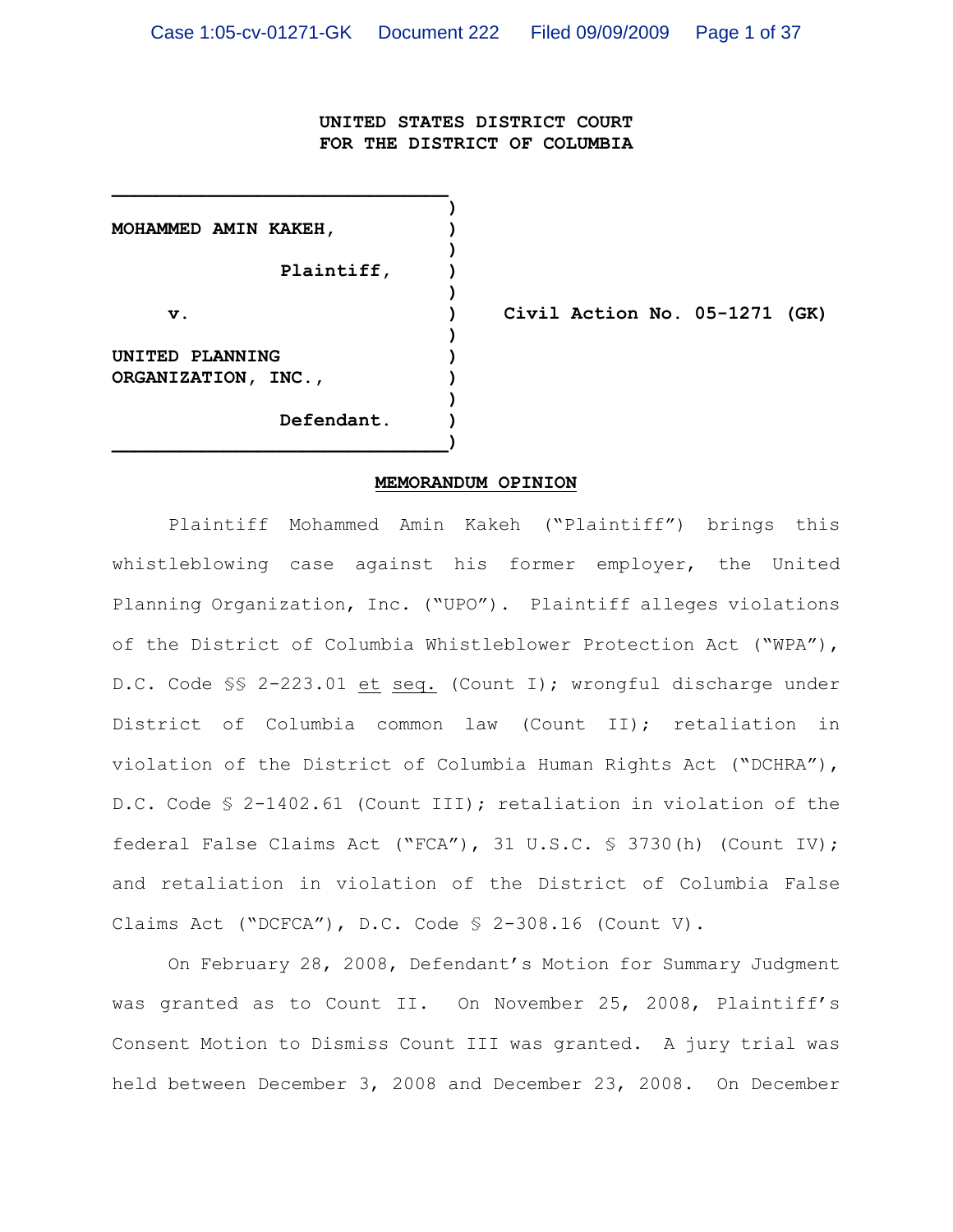23, 2008, the jury returned a verdict for Plaintiff, and the Court entered judgment in the amount of \$891,546 plus costs [Dkt. Entry Dec. 23, 2008].

This matter is now before the Court on three post-trial motions: (1) Plaintiff's Motion to Alter Judgment [Dkt. No. 176], (2) Defendant's Motion for Judgment as a Matter of Law [Dkt. No. 178], and (3) Defendant's Motion to Amend, Alter the Judgment, or for New Trial, or, in the Alternative, Motion for a Remittitur [Dkt. No. 180]. Upon consideration of the Motions, Oppositions, Replies, and the entire record herein, and for the reasons set forth below, Defendant's Motion for Judgment as a Matter of Law is **denied**, Defendant's Motion to Amend, Alter the Judgment, or for New Trial, or, in the Alternative, Motion for a Remittitur is **granted in part and denied in part**, and Plaintiff's Motion to Alter Judgment is **granted in part and denied in part**.

### **I. Background**<sup>1</sup>

UPO is a private non-profit corporation in the District of Columbia. According to its mission statement, the organization's objective is "[t]o provide leadership, support, and advocacy to low income and other eligible residents of Washington, D.C., to assist

 $1$  For purposes of ruling on a motion for judgment as a matter of law, the evidence is examined in the light most favorable to the nonmoving party. Mazloum v. Dist. of Columbia Metro. Police Dep't, 576 F. Supp. 2d 25, 32 (D.D.C. 2008). Accordingly, unless otherwise noted, the facts that follow are taken from Plaintiff's Opposition and from the evidence presented at the fourteen-day trial held in December 2008.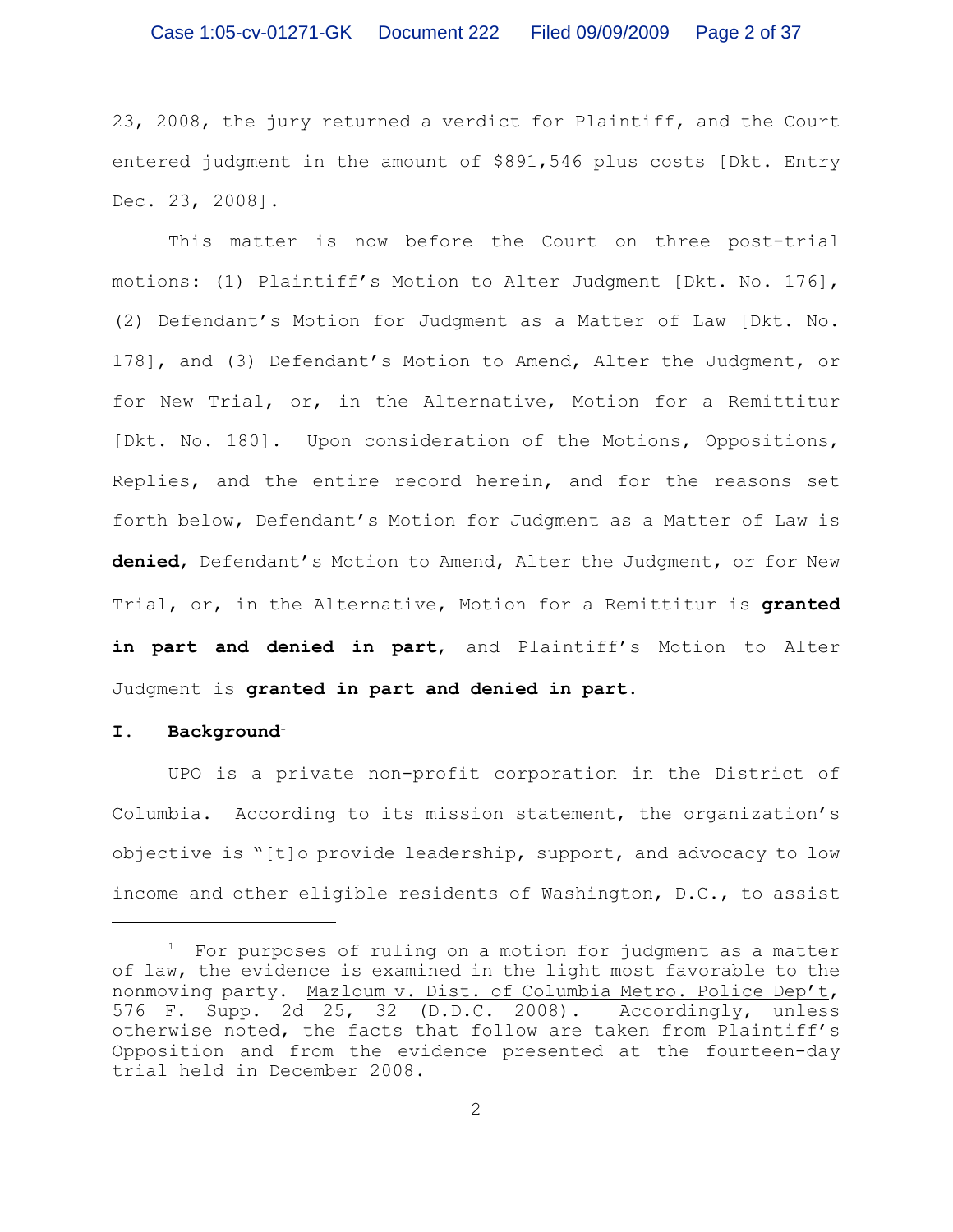them in achieving self-sufficiency and self-determination, and to enhance generally the quality of life in the local community." Plaintiff was hired as UPO's Controller on June 28, 1998.

UPO contracted with the District of Columbia to manage two anti-poverty programs. It operated the Head Start program, which provides educational services to low-income children and their families. In the District of Columbia, the federal government provided 80 percent of the program's operating funds, and the District provided the remaining 20 percent. The federal government disbursed its 80 percent share of the program costs to the D.C. Department of Human Services ("DHS"), which added the remaining 20 percent and then disbursed the full funding to UPO.

UPO also administered the Community Service Block Grant ("CSBG") program. The CSBG program was funded entirely by the federal government. The federal Department of Health and Human Services ("DHHS") disbursed the program funds to DHS, and DHS in turn disbursed the funds to UPO. UPO then allocated funds to service providers and oversaw their use of the funds.

Between October 1, 2002 and September 30, 2003, DHS disbursed funds from the CSBG grant to UPO on a reimbursement basis: DHS disbursed the funds after UPO provided DHS with receipts showing that expenditures were incurred for purposes that were legitimate under the CSBG grant. If UPO did not spend all of the grantallocated money within the fiscal year, it was required to notify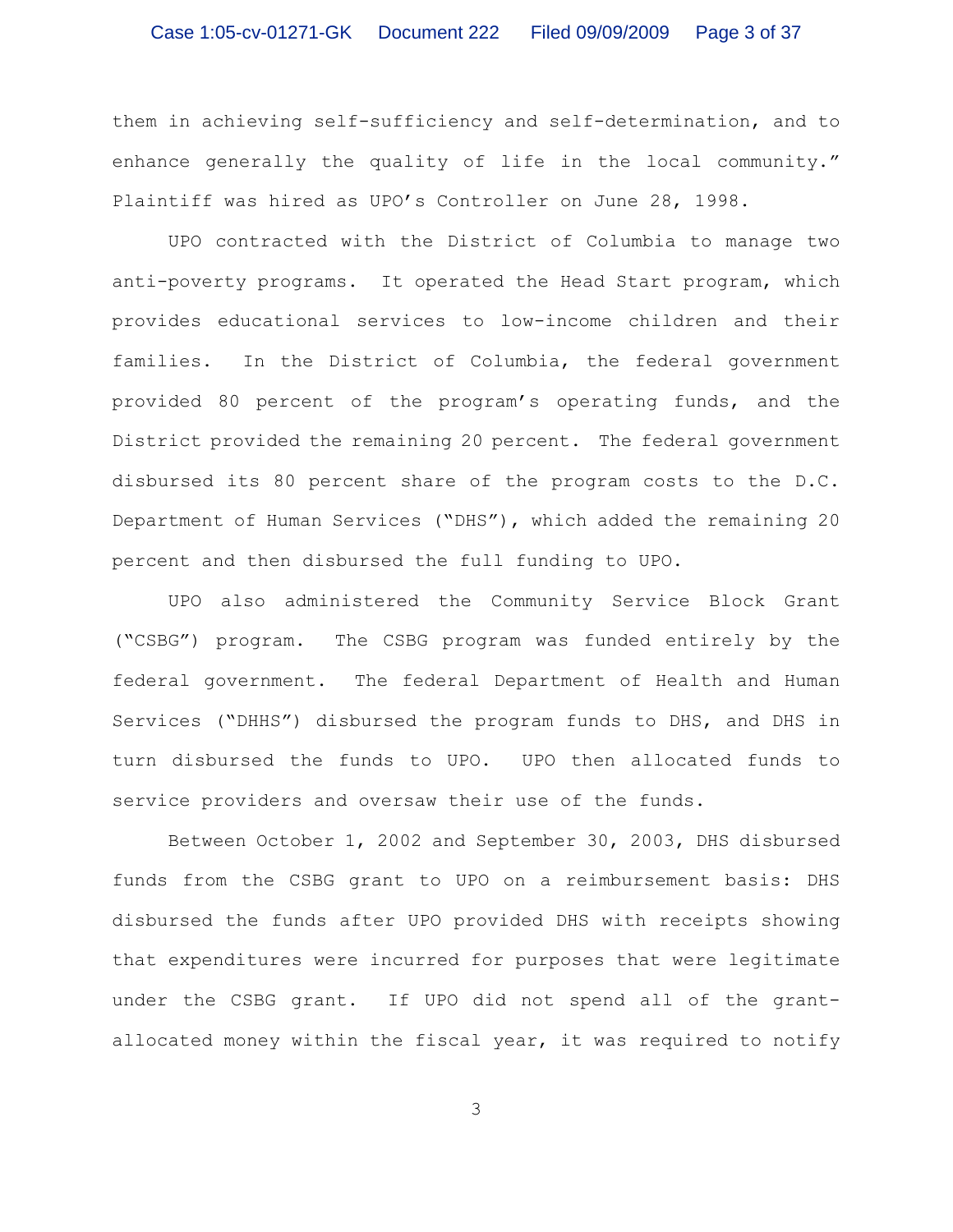DHS that it had a surplus. Once it had notified DHS, it could either return these surplus funds to the granting agency or use them for other allowable expenditures.

The CSBG grant for fiscal year 2003 budgeted specific amounts that could be spent on other programs. During trial, Dana Jones, UPO's present Executive Director, who was hired to begin work on April 1, 2004, testified that, unless there was express written permission from DHS, surplus funds could be applied to other programs only up to the expenditure limit that was budgeted in the grant. See Def.'s Mot. at 4 ("If included in the original budget, CSBG funds can be used to pay for costs related to other grant programs.").

Tunde Eboda, CSBG Program Manager at DHS, also testified that Defendant needed written permission to "apply surplus CSBG funds to non-enumerated cost overruns" in other programs. See id. at 4 ("Only allowable costs can be charged to the grant."). Gladys Mack, UPO's Deputy Executive Director, and Sheila Shears, UPO's Chief Financial Officer, testified that the Iowa Group, a firm hired by Eboda to investigate UPO's financial practices, informed them in March 2004 about this permission requirement. Pl.'s Opp'n at 11.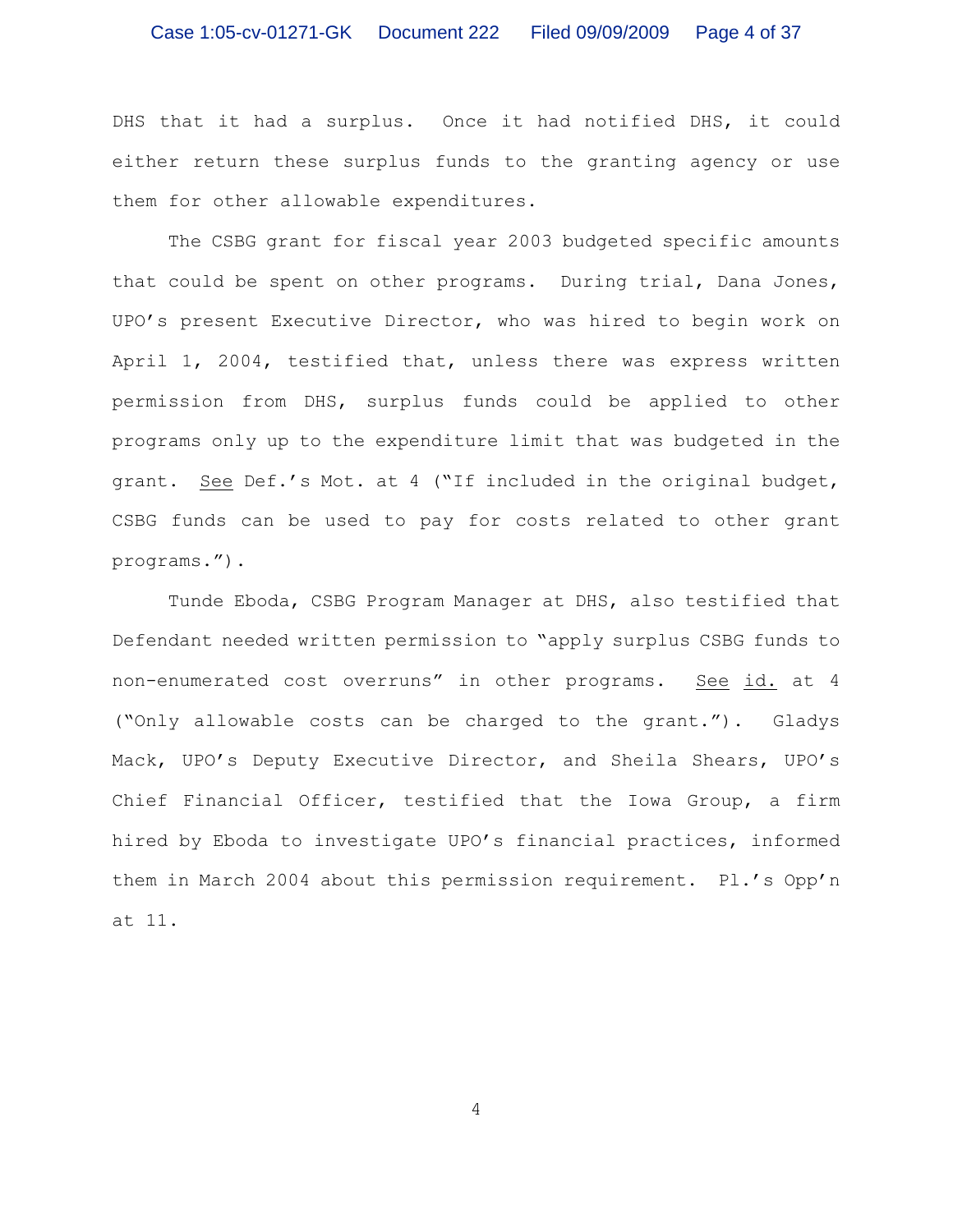Eboda testified that UPO did not have this permission until September 29, 2004. Mack testified that Defendant had oral permission, but not written permission.<sup>2</sup>

Plaintiff testified that in October 2003, he discovered \$748,000 in expenditures that had been improperly billed to the CSBG grant for fiscal year 2003. He believed that this billing practice constituted fraud. On October 20, 2003, Plaintiff wrote a memorandum to Mack, Shears, and Ben Jennings, who was then UPO Executive Director, informing them of this discovery. On the same day, he met with them to detail his concerns.

Plaintiff testified that Jennings ordered him to change the designation of expenditures from "expenditures without a funding source" to "allowable CSBG expenditures." Id. at 5. Plaintiff testified that he believed this to be an illegal order because the change would constitute "fraudulent billing." Id.

Plaintiff then discovered several other expenditures that were mistakenly classified: Jennings had charged four luxury cars to grants using a credit card with a 21 percent interest rate, a \$120,000 loan had been made to a member of UPO's Board of Trustees ("Board") using grant funds, a van was assigned to Mack, two sport utility vehicles were purchased for a Board member and charged to grants, officers and Board members had fifty-six cell phones,

 $2^2$  According to Plaintiff, Eboda and Plaintiff both contradicted Mack's testimony.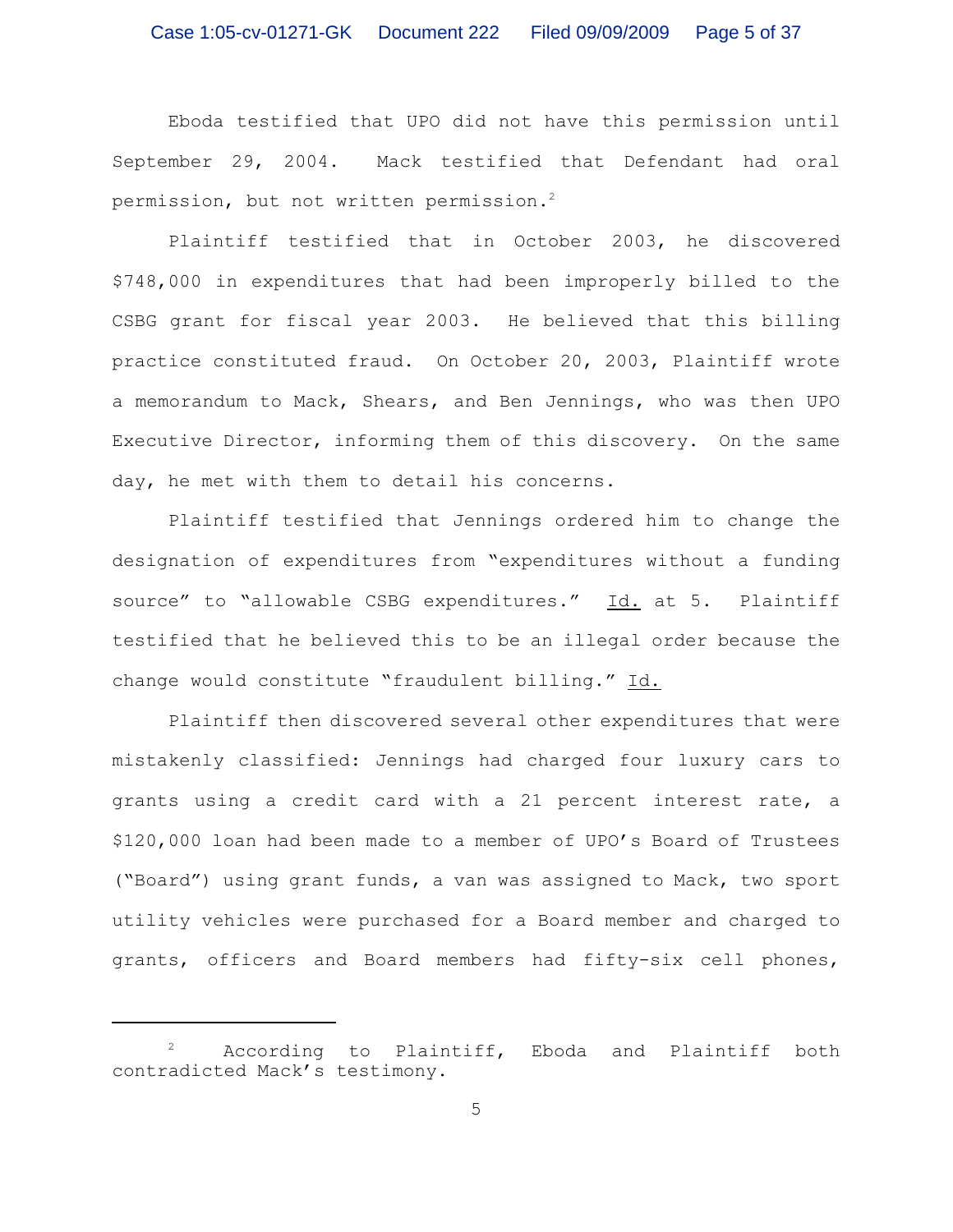# Case 1:05-cv-01271-GK Document 222 Filed 09/09/2009 Page 6 of 37

employees and Board members had been paid \$200,000 in advances for traveling expenses, and a \$65,000 trip to Hawaii for employees, Board members, and their families had been billed to a grant. Id. at 5, 6.

After discovering these expenditures, Plaintiff changed their designation from "allowable" to "unallowable." Plaintiff testified that Shears instructed him to charge the CSBG grant for these expenditures and that he considered this instruction to be an illegal order. Id. at 6.

After receiving this instruction, Plaintiff responded by contacting Eboda and informing him that Defendant had charged unallowable expenditures to the CSBG grant. Eboda testified that as a result of Plaintiff's disclosures, he investigated Defendant's finances and discovered several unallowable expenditures that had been improperly charged to the CSBG grant.

Plaintiff testified that on March 1, 2004, Eboda told a meeting that included Shears that Plaintiff had assisted him with the investigation. Later that month, at another meeting attended by Shears, Plaintiff provided the Iowa Group with financial statements showing that UPO had attempted to bill unallowable expenditures to the grant. Plaintiff's version of the financial statements contradicted the version submitted by Shears: Plaintiff's version included a much larger deficit. Eboda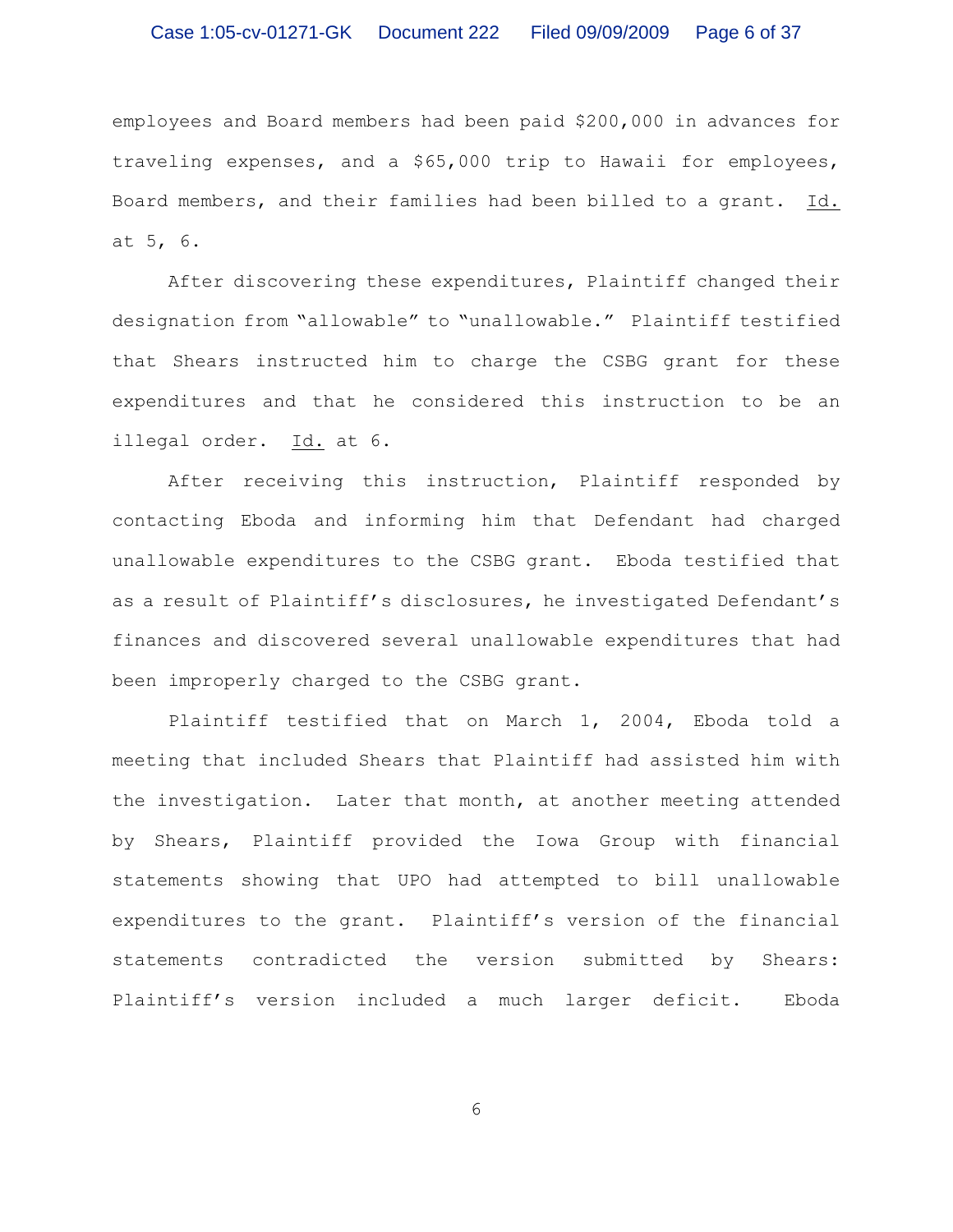testified that it was clear that the statements with the larger deficit were Plaintiff's. Pl.'s Opp'n at 7.

On an unspecified date, Shears held a meeting that included Plaintiff, Mack, and Jennings. At this meeting, Jennings asked Plaintiff why he had provided the financial statements to the Iowa Group. Id. at 8.

On March 11, 2004, Eboda recommended to UPO's Board that Jennings, Shears, and Mack be removed. Eboda testified that he reached this decision as a result of the information that Plaintiff had provided to him. The Board decided to remove only Jennings. Id.

On the same date, Shears wrote a letter of resignation to Jennings, stating her concern that Plaintiff "has been allowed to continue in his position, given his repeated acts of insubordination." Def.'s Mot., Ex. 4 (labeled "Pl. Ex. 30"). The letter referred to Plaintiff's release of financial statements that were "significantly altered from any previously reviewed by management." Id. Shears sent a copy of this letter to Mack.

On March 12, 2004, Mack became Acting Executive Director. She told Plaintiff to change financial statements so that "unallowable" expenditures could be charged to the grant. On March 21, 2004, Shears wrote an email to Plaintiff and Mack stating that expenditures charged to the grant are "lower than budgeted, even though there appears to be more than enough related expenses."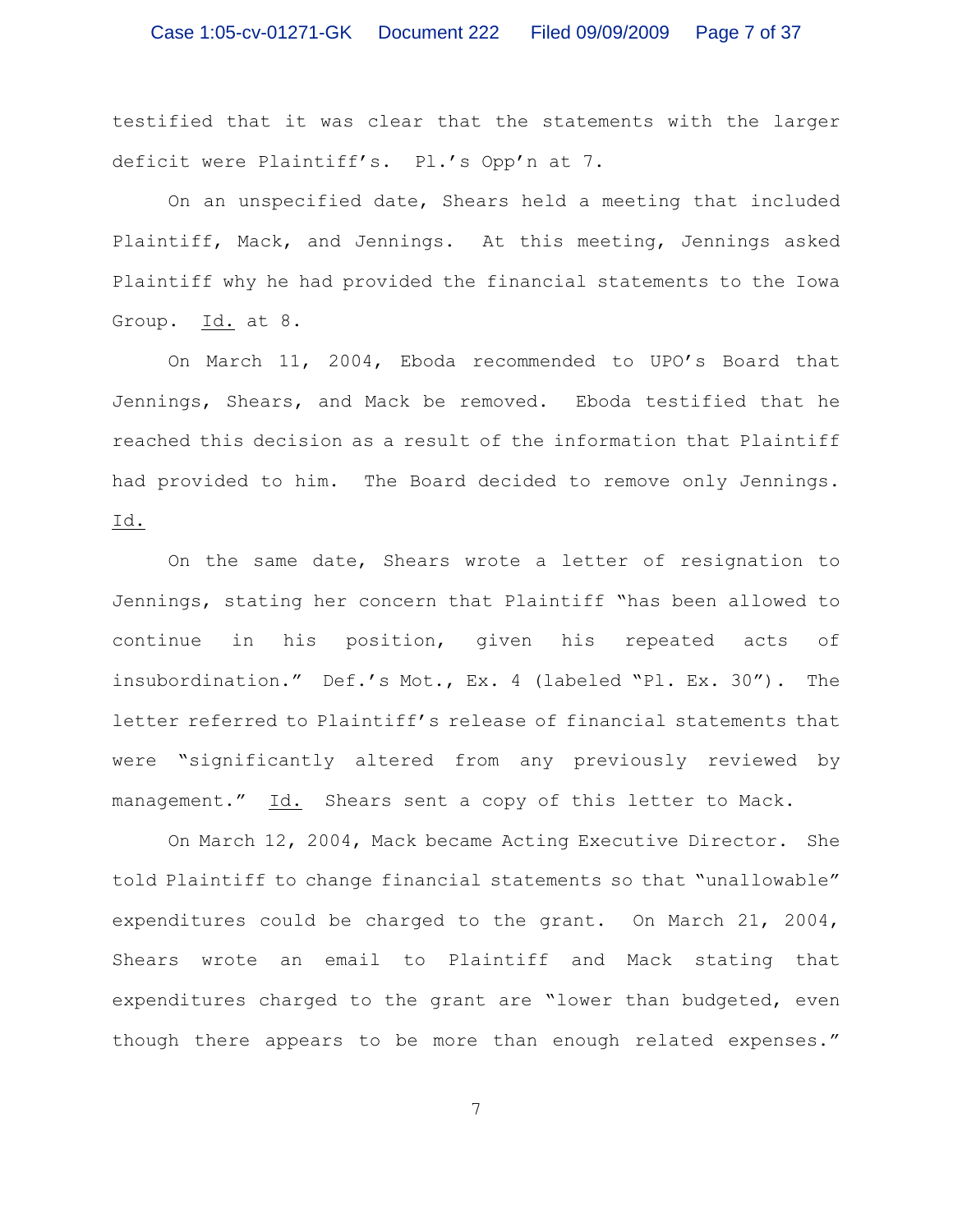Id., Ex. 5 (labeled "Pl. Ex. 80"). Her email specifically asked Plaintiff to provide details about "what deferred revenues are on the balance sheet that should be reversed." Id.

On March 25, 2004, Mack wrote an email to Plaintiff, reminding him of the urgency of the need to change the classification of expenditures. Referring to a line of credit that had been extended to Defendant by M & T bank, she wrote, "Amin, we are out of time. I hope you are sensitive to this. Our continued supportive relationship with the bank depends on these tasks being completed." Id., Ex. 6 (labeled "Pl. Ex. 35"). She stated that she was "requesting that [Plaintiff] book all adjustments that we are currently aware of, including restoring the CSBG revenues . . . . " Id.

Plaintiff testified that he believed Mack's request was an illegal order and that he refused to comply with it. Mack testified that she believed his refusal to be an act of insubordination and that she informed Jones of this belief.

On April 1, 2004, Defendant appointed Jones to be Executive Director. Jones testified that when he arrived at UPO, "the house was on fire," meaning that UPO was in great disarray. Id. at 9. Defendant states that Jones "considered outsourcing the financial management functions as an option before he even began his work at UPO." Id.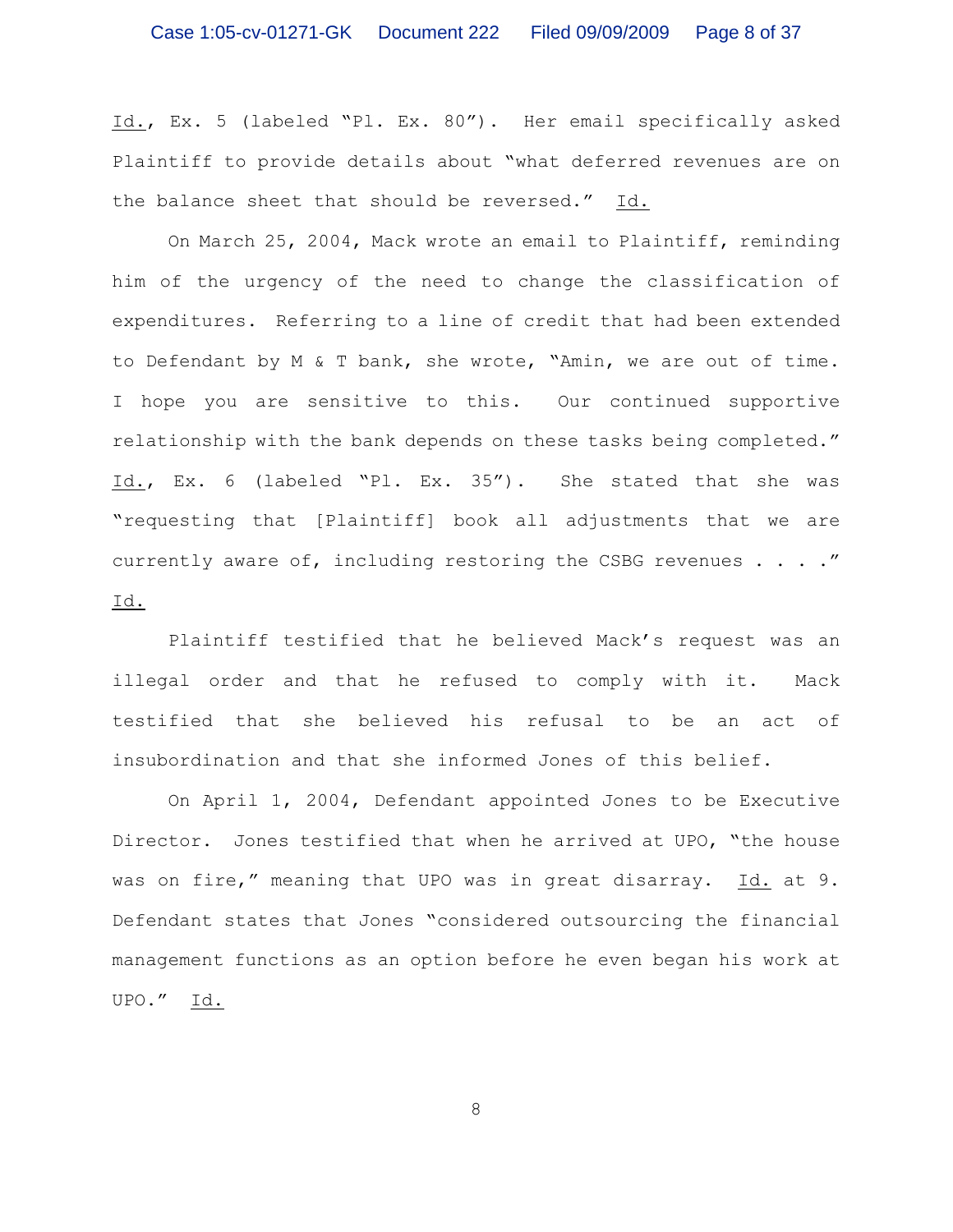Eboda testified that he told Jones that Plaintiff had assisted in the investigation that led to Jennings' resignation. On April 5, 2004, Plaintiff met with Eboda, Jones, and Alexis Roberson, a member of the Board's Ad Hoc Management Committee. Pl.'s Opp'n at 11-12. At this meeting, Eboda reiterated that Plaintiff had assisted in the investigation and had provided information that helped to instigate the DHS and DHHS audit of UPO's financial practices. Id. at 12.

On April 6, 2004, Plaintiff met with Jones, Mack, Shears, Monica Beckham, UPO's General Counsel, and employees of F.S. Taylor, a private certified public accounting firm. At this meeting, the F.S. Taylor employees proposed certain modifications to Defendant's financial statements. Mack and Shears agreed to these modifications, but Plaintiff did not. Plaintiff testified that in April 2004, Jones ordered him to charge what he considered to be unallowable expenditures to the grant.

On April 11, 2004, Plaintiff wrote a memorandum to Jones stating that he had "emphasized" at the April 6, 2004 meeting that "the 1.9 million from the CSBG unspent revenue could not be used to cover the deficit of UPO." Def.'s Mot., Ex. 10 (labeled "Pl. Ex. 41"). Plaintiff believed that UPO needed written approval prior to allocating the surplus funds to the deficit, and he did not believe that UPO had received such permission. Plaintiff wrote that

The second "valid" adjustment of applying money to the UPO deficit is invalid because this needs an advance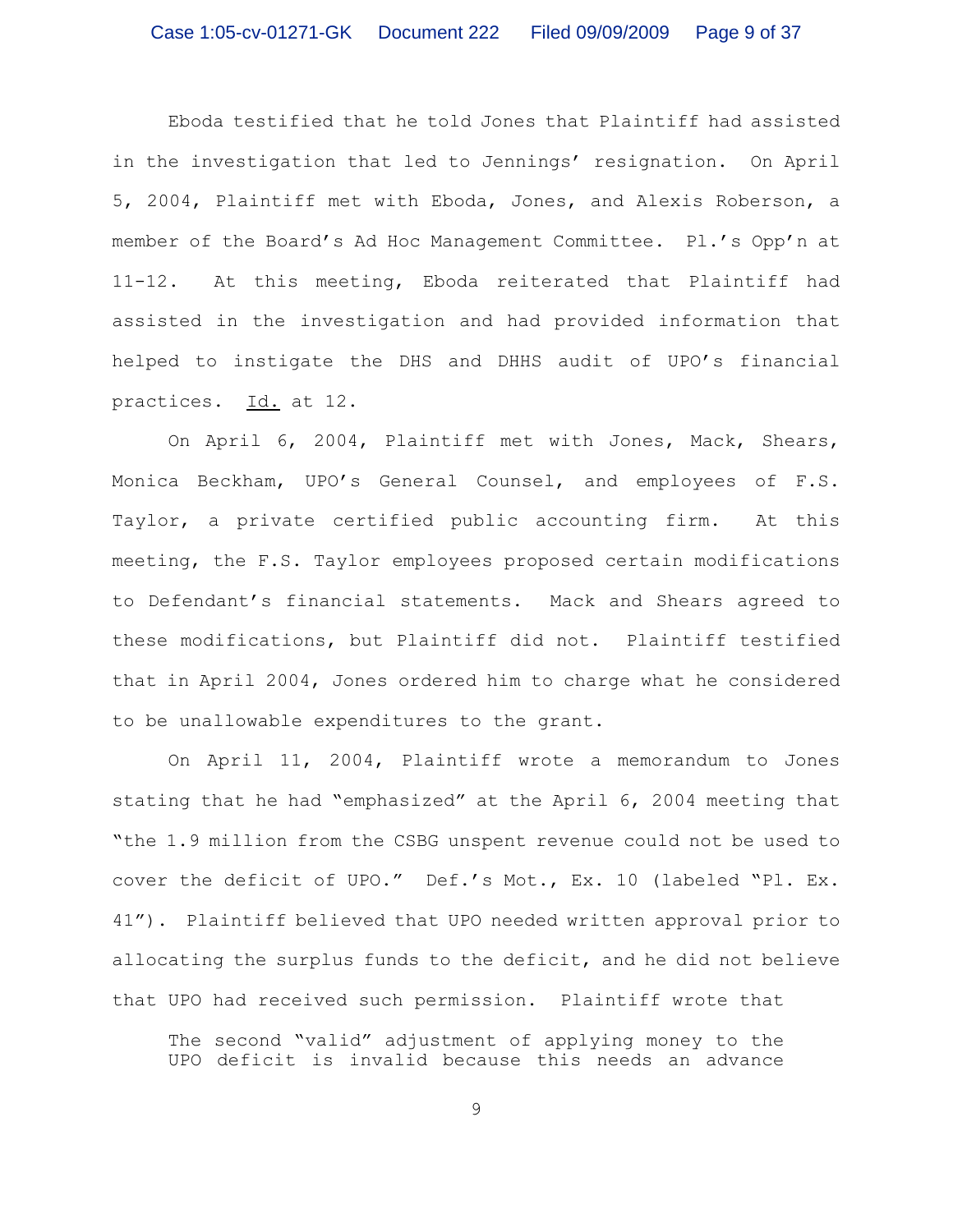approval from the CSBG state office to apply the revenue to UPO's deficit and that hasn't happened yet. As you can see the total "valid" adjustment of \$3 million has to be reversed. UPO is in a deficit situation.

### Id.

In the April 11, 2004 memorandum, Plaintiff also stated that the director of Head Start had asked him to remove three items that UPO had charged to the grant in fiscal year 2003, but that F.S. Taylor had recommended that UPO not remove those charges "until the auditors ask for such changes." Id. Jones responded to F.S. Taylor's recommendation by stating, "I'm not going to tell them either." Id. Plaintiff testified that he considered this response to be unethical because it "put[] UPO's integrity at serious risk." Id.

Jones decided to outsource the top management of the Finance Office. On April 15, 2004, in preparation for the reduction-inforce ("RIF") necessitated by the outsourcing, UPO's Human Resources Department sent UPO's General Counsel a list of "competitive areas."<sup>3</sup> Id. at 10. UPO used these "competitive areas" to determine which employees to retain after the RIF. Id. According to Defendant, "[e]mployees with the longest length of service with UPO were placed at the top of their particular grouping." Id. at 10 n.4.

 $3$  According to Defendant, employees were grouped into "'competitive areas' according to their duties, functions, responsibilities and pay schedules." Def.'s Mot. at 10.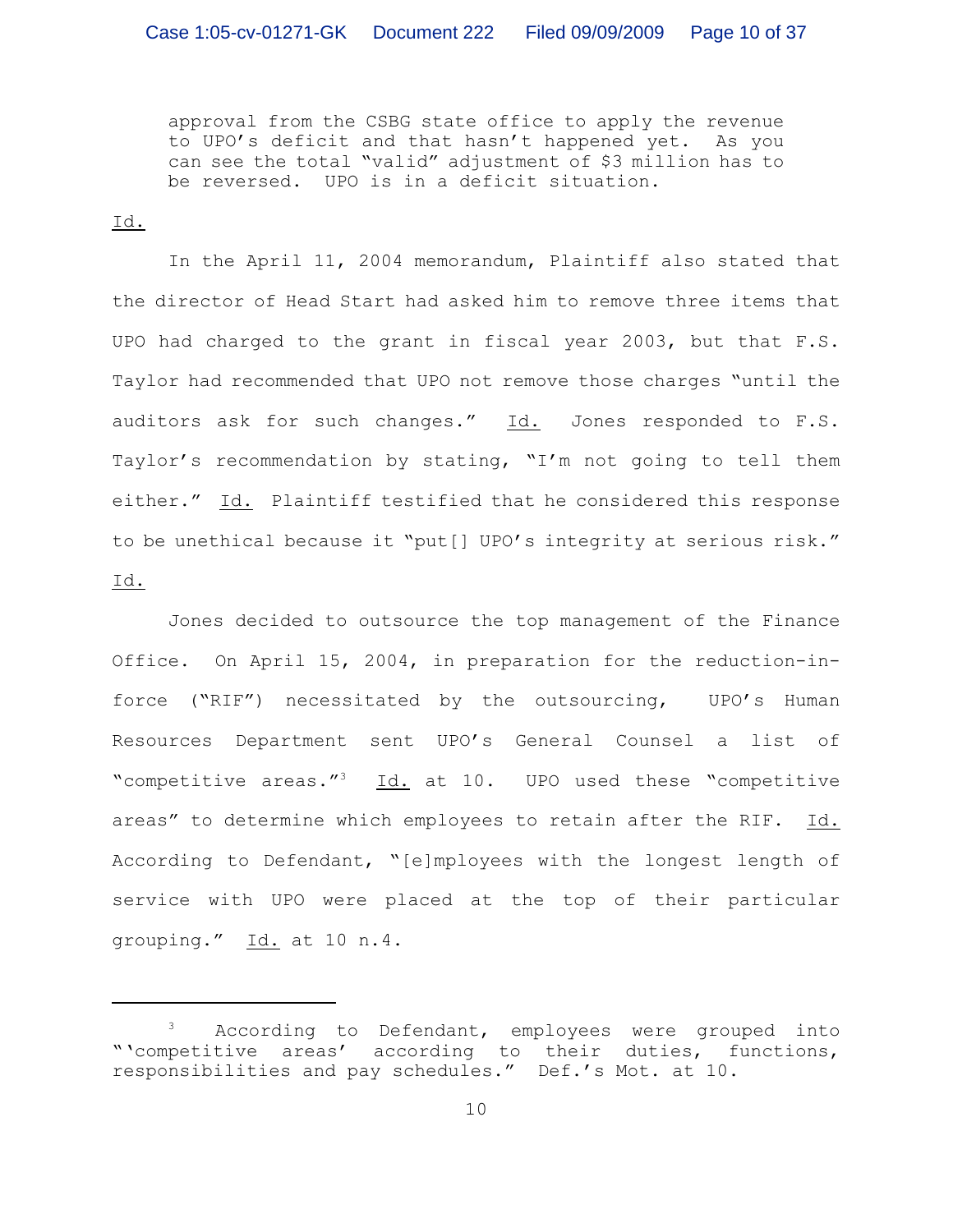Plaintiff was included in the same "competitive area" as David Quashie, UPO's Deputy Controller, who had worked for UPO since September 23, 1974. Id. at 10. According to Defendant, Quashie was placed at the top of the competitive area because he had worked at UPO nearly twenty-four years longer than Plaintiff. Id. at 10- 11.

On May 6, 2004, Jones recommended to the Board that UPO outsource several positions in the Finance Office, including the Controller position. Id. at 11. Two members of the Board, Judges Annice Wagner and Henry Greene, testified that the Board never discussed the specific employees who would be affected by the RIF. Id.

On May 12, 2004, Roberson wrote a letter to Eboda "requesting that he facilitate a coordinated investigation by all governmental agencies from which UPO received funding." Id. at 12. On June 1, 2004, investigators from the Office of Inspector General ("OIG"), as well as employees from DHS, DHHS, the FBI, and the U.S. Attorneys' Office, visited Defendant's office to meet with Plaintiff. Id. at 13.

Beckham testified that she observed the investigators enter Plaintiff's office, that she knew they were OIG investigators, that she assumed they were reviewing financial documents in Plaintiff's office, and that she notified Jones that Plaintiff was meeting with the investigators. According to Defendant, it was Beckham's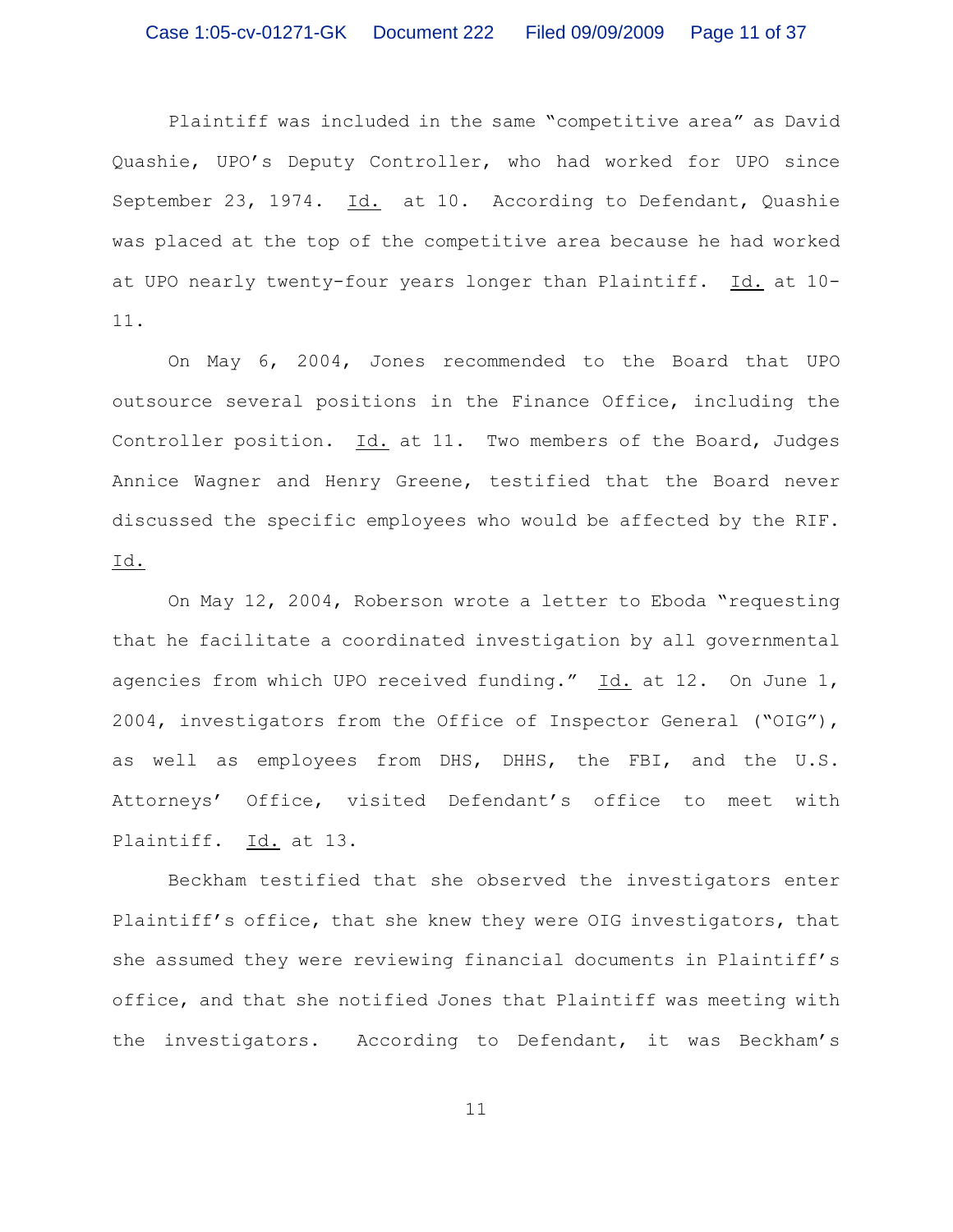"understanding that the investigators came to UPO because of The Washington Post articles about Mr. Jennings." Id. at 13.

The next day, on June 2, 2004, Jones delivered a RIF notice to Plaintiff. Id. at 13. The notice stated that Plaintiff was "relieved of [his] duties as of June 2, 2004," but that his employment would officially terminate on June 30, 2004. Id.

After a fourteen-day trial in December 2008, the jury returned a verdict for Plaintiff.

#### **II. Analysis**

# **A. Defendant's Motion for Judgment as a Matter of Law Is Denied**<sup>4</sup>

After the conclusion of a jury trial, a court will not grant a motion for judgment as a matter of law and set aside the verdict "unless the evidence and all reasonable inferences that can be drawn therefrom are so one-sided that reasonable men and women could not have reached a verdict in plaintiff's favor." Novak v. Capital Mgmt. & Dev. Corp., 570 F.3d 305, 311 (D.C. Cir. 2009) (internal citations and quotation marks omitted); Gasser v. Dist. of Columbia, 442 F.3d 758, 762 (D.C. Cir. 2006); see Stewart v. St. Elizabeths Hosp., 593 F. Supp. 2d 111, 113 (D.D.C. 2009); see

<sup>4</sup> Plaintiff arques that Defendant waived its right to file a motion for judgment as a matter of law. Pl.'s Opp'n at 14-16. However, as Defendant conclusively demonstrates in its Supplemental Memorandum, the Court explicitly informed Defendant during trial that it had not "jeopardize[d] [its] procedural positions in any way at all." Def.'s Supp. Mem. at 2-3 & Ex. 1. Thus Defendant did not waive its right to seek judgment as a matter of law.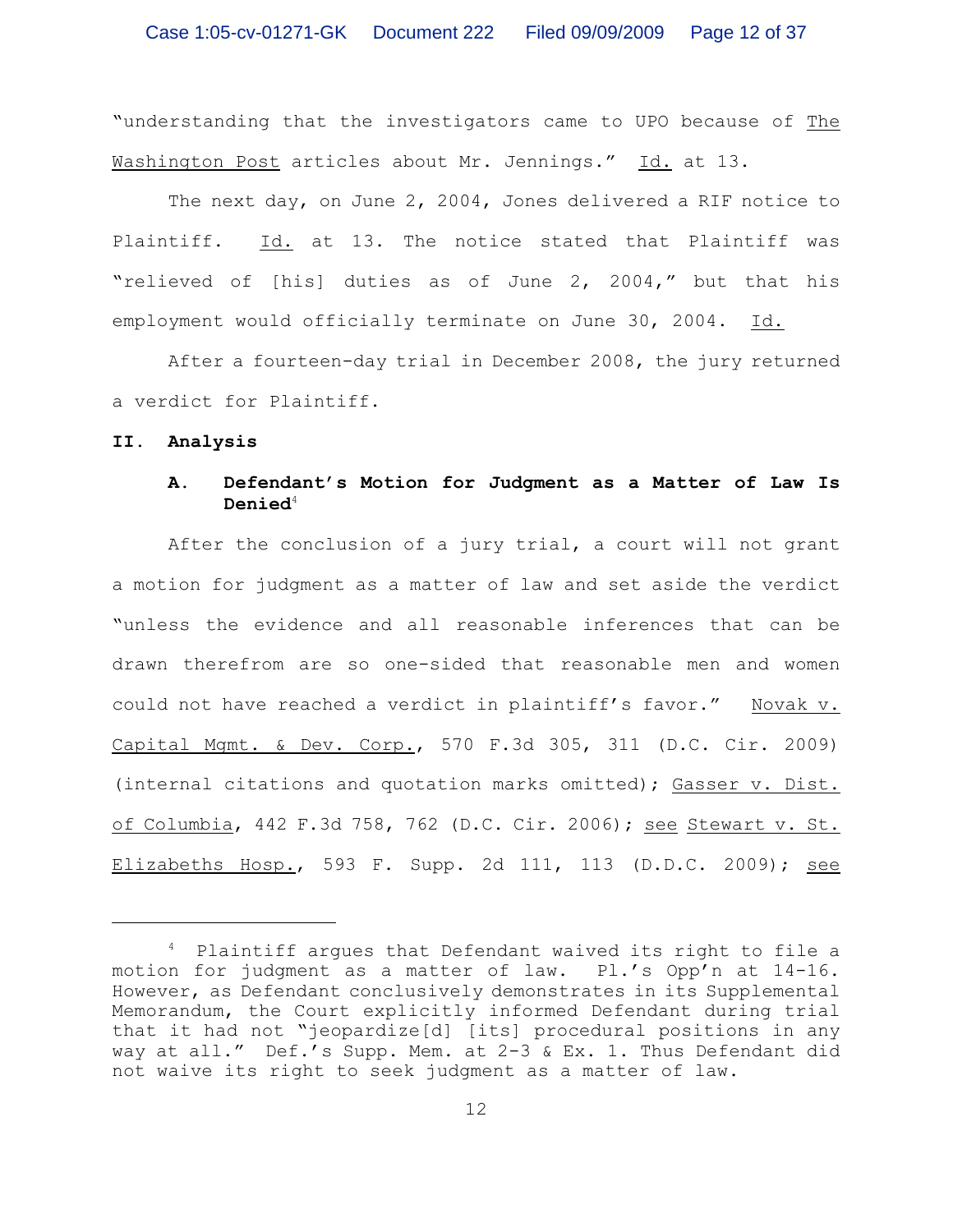Mazloum v. Dist. of Columbia Metro. Police Dep't, 576 F. Supp. 2d 25, 32 (D.D.C. 2008) (internal citations and quotation marks omitted); see also Miller v. Holzmann, 563 F. Supp. 2d 54, 75 (D.D.C. 2008) (citing Scott v. Dist. of Columbia, 101 F.3d 748, 752 (D.C. Cir. 1999)); see Fed. R. Civ. P. 50 (a court may grant a motion for judgment as a matter of law if "the court finds that a reasonable jury would not have a legally sufficient evidentiary basis to find for the party on that issue").

Because "'[c]redibility determinations, the weighing of the evidence, and the drawing of legitimate inferences from the facts are jury functions, not those of a judge,'" a court may grant a motion for judgment as a matter of law only if "'under the governing law, there can be but one [] conclusion as to the verdict' -- that it defies reason." Miller, 563 F. Supp. 2d at 75-76 (quoting Anderson v. Liberty Lobby, Inc., 477 U.S. 242, 250 (1986)).

In considering a motion for judgment as a matter of law, a court "must draw all reasonable inferences in favor of the nonmoving party, and it may not make credibility determinations or weigh the evidence." Mazloum, 576 F. Supp. 2d at 32 (quoting Reeves v. Sanderson Plumbing Prods., Inc., 530 U.S. 133, 150 (2000)); see also Gasser, 442 F.3d at 762. Thus it is necessary to "disregard all evidence favorable to [UPO] that the jury is not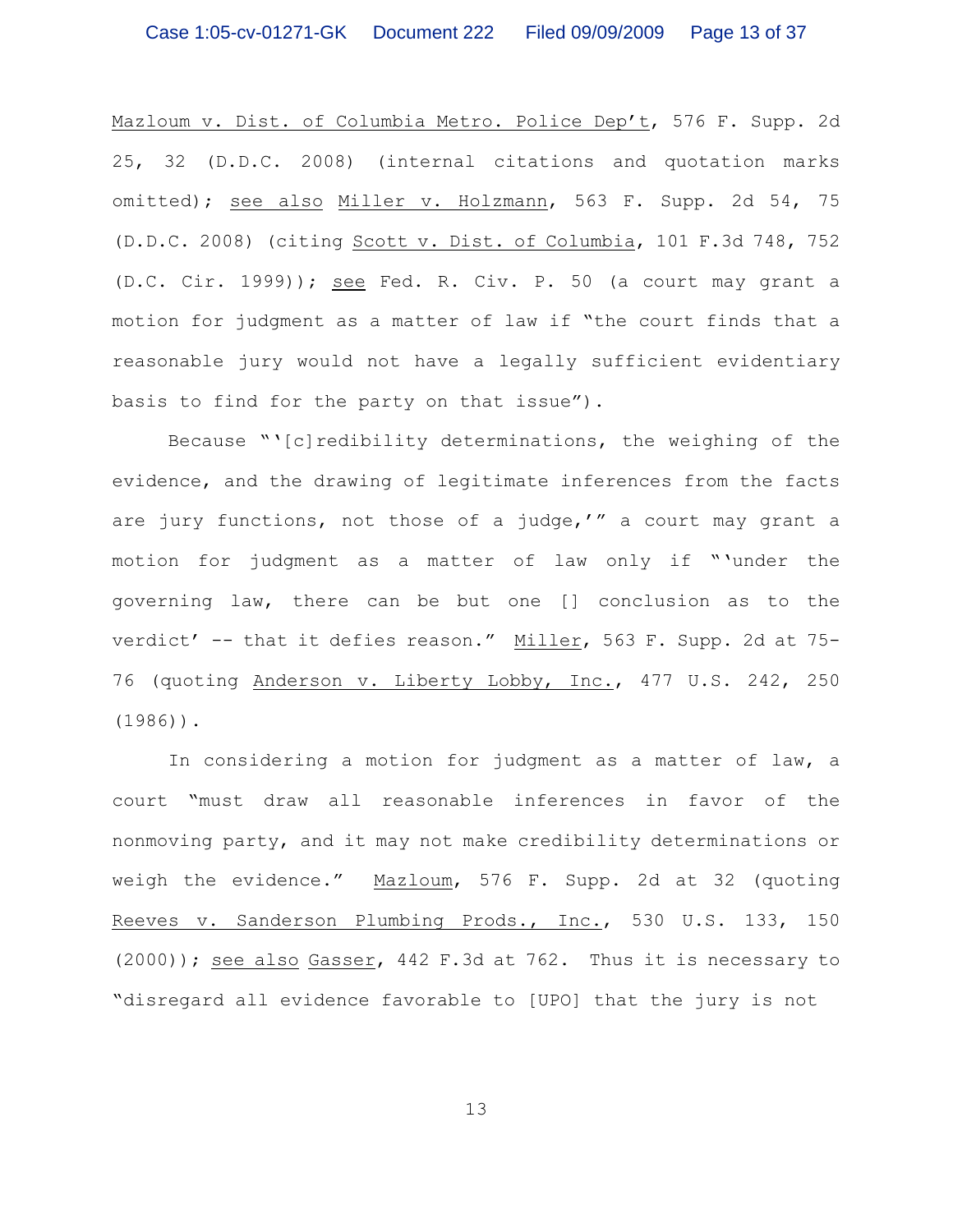required to believe and give credence to the evidence favoring [Plaintiff]." See Gasser, 442 F.3d at 762.

In this case, Plaintiff alleged that Defendant violated the D.C. Whistleblower Protection Act ("WPA"), the federal False Claims Act ("FCA"), and the D.C. False Claims Act ("DCFCA"). To prove that Defendant violated the WPA, Plaintiff had to establish by a preponderance of the evidence that (1) he made a protected disclosure and/or refused to comply with an illegal order; (2) Defendant took an adverse employment action against him; and (3) Plaintiff's disclosure and/or refusal to comply with an illegal order was a "contributing factor" to Defendant's decision to take the adverse employment action. As the D.C. Court of Appeals has stated, "the federal whistleblower statute, 5 U.S.C. 2302(b)(8), 'is instructive in interpreting similar state statutes,' including the DC-WPA." Wilburn v. Dist. of Columbia, 957 A.2d 921, 925 (D.C. 2008) (quoting Crawford v. Dist. of Columbia, 891 A.2d 216, 221 (D.C. 2006)).

To prove that Defendant violated the FCA and the DCFCA, Plaintiff had to establish by a preponderance of the evidence that (1) he engaged in a protected activity, (2) Defendant had knowledge that Plaintiff was engaged in such protected activity, (3) Defendant terminated his employment, and (4) there was a causal connection between the protected activity and Defendant's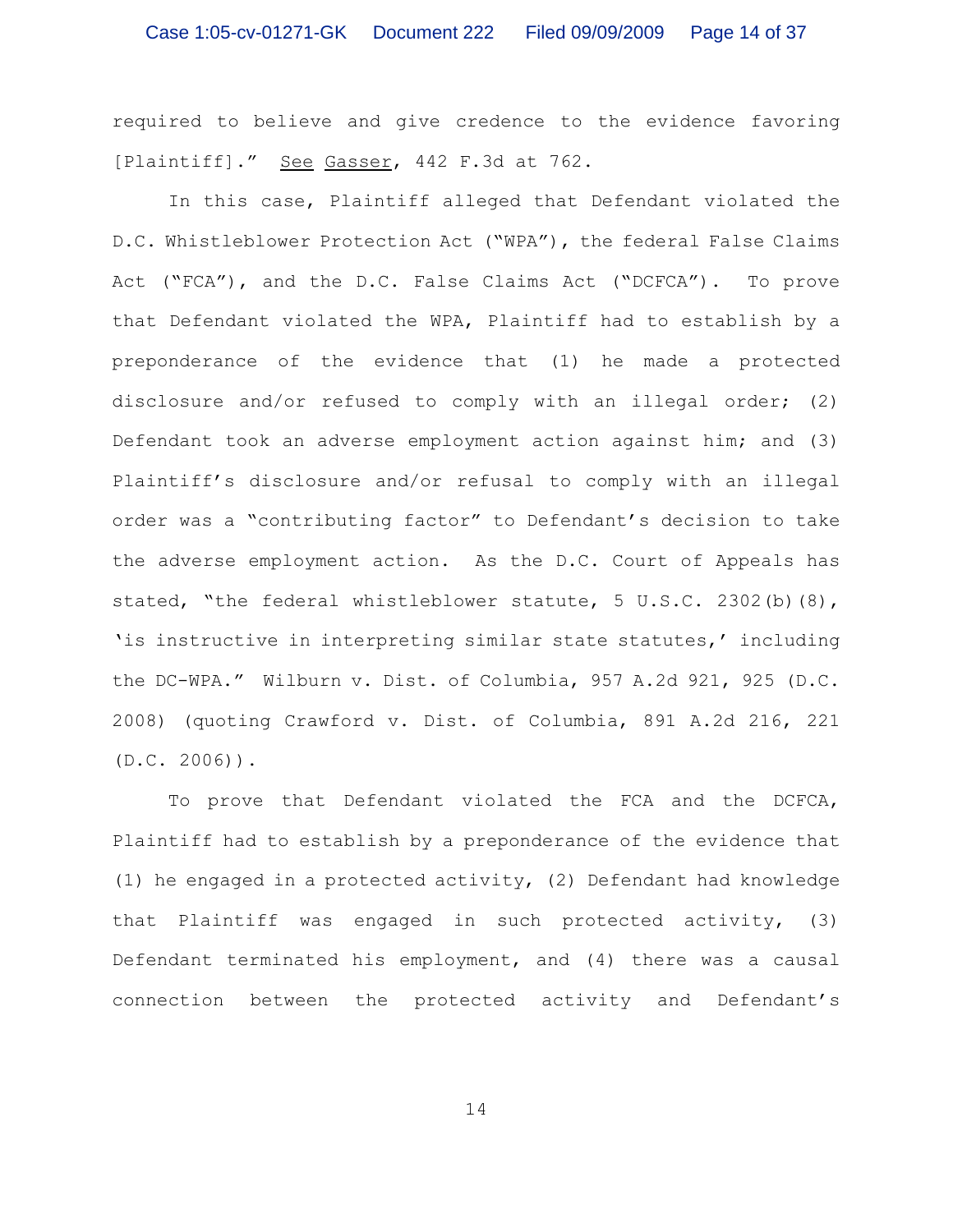termination of his employment. $5$  Once Plaintiff established these elements, a presumption of retaliation arose and the burden shifted to Defendant to provide a legitimate, non-retaliatory reason for Plaintiff's termination. If Defendant presented a legitimate, non-retaliatory reason, the burden shifted back to Plaintiff to prove by a preponderance of the evidence that Defendant's stated reason was a pretext for retaliation. See, e.g., U.S. ex rel. Yesudian v. Howard University, 153 F.3d 731, 736 (D.C. Cir. 1998).

Defendant argues that if the Court does not set aside the jury's verdict, there will be an "improper broadening of the scope of the whistleblower laws to encompass activities and conduct beyond the clear language of the statutes." Def.'s Mot. at 2. According to Defendant, "no reasonable juror could have found that UPO separated Plaintiff . . . from employment on June 30, 2004 because he engaged in protected activity under the whistleblower laws." Id.

Defendant makes several assertions in support of this argument. First, it argues that Plaintiff did not make a protected disclosure, as the term is defined by the WPA, because any disclosures he made were pursuant to his "regular job duties" and "Plaintiff did no more than make suggestions and voice his

The elements of the FCA and the DCFCA are substantively similar, but not identical. For purposes of the Motions now before the Court, the distinctions between the two are not relevant. In addition, as stated supra, the federal statute provides a helpful guide for interpreting the D.C. statute.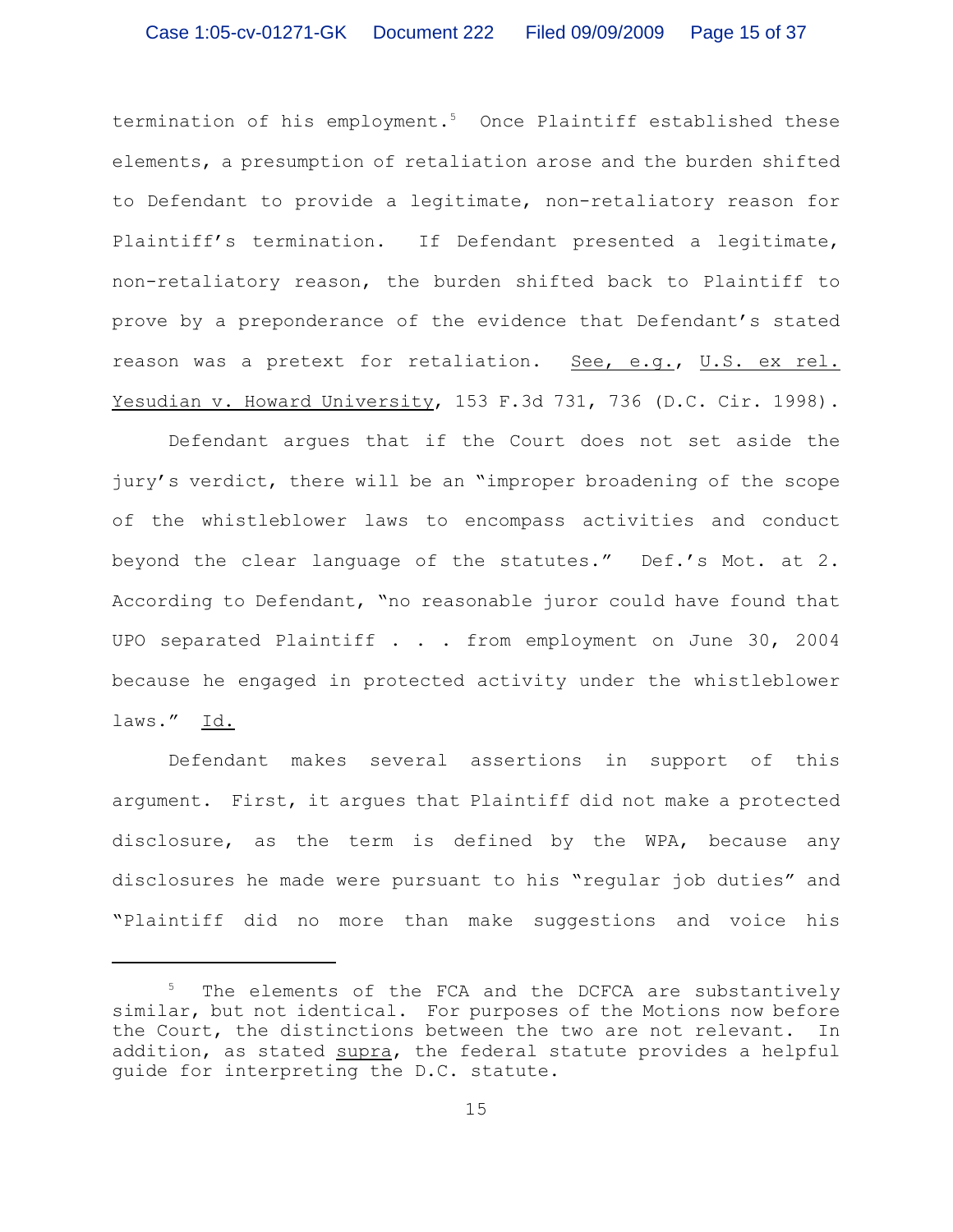dissatisfaction with Mr. Jones's decisions." Id. at 17-18.

Both the facts and the law prove Defendant's argument wrong. According to the WPA, a disclosure is "protected" by the statute if it is

> any disclosure of information . . . by an employee to a supervisor or to a public body that the employee reasonably believes evidences . . . [g]ross misuse or waste or public resources or funds . . . [or a] violation of a federal, state, or local law, rule, or regulation, or of a term of a contract between the District government and a District government contractor which is not of a merely technical or minimal nature.

D.C. Code 2-223.01(7) (emphasis added). According to the clear language of the statute, a disclosure is "protected" when made to a supervisor. See id. As Plaintiff correctly states, the "Findings and declaration of purpose" section of the WPA states that "the Council declares as its policy to  $\blacksquare$ . [p]rotect employees from reprisal or retaliation for the performance of their duties." D.C. Code 1-615.51. Moreover, Plaintiff's testimony constituted far more than "mere suggestions" and clearly stated that he believed the actions he was challenging were unlawful.

As Jones and Eboda both testified, it was reasonable for Plaintiff to believe that written permission was required before UPO could apply surplus CSBG funds to "non-enumerated cost overruns" in other programs. Pl.'s Opp'n at 4. Eboda testified that it was reasonable to believe that UPO did not have this permission. Id.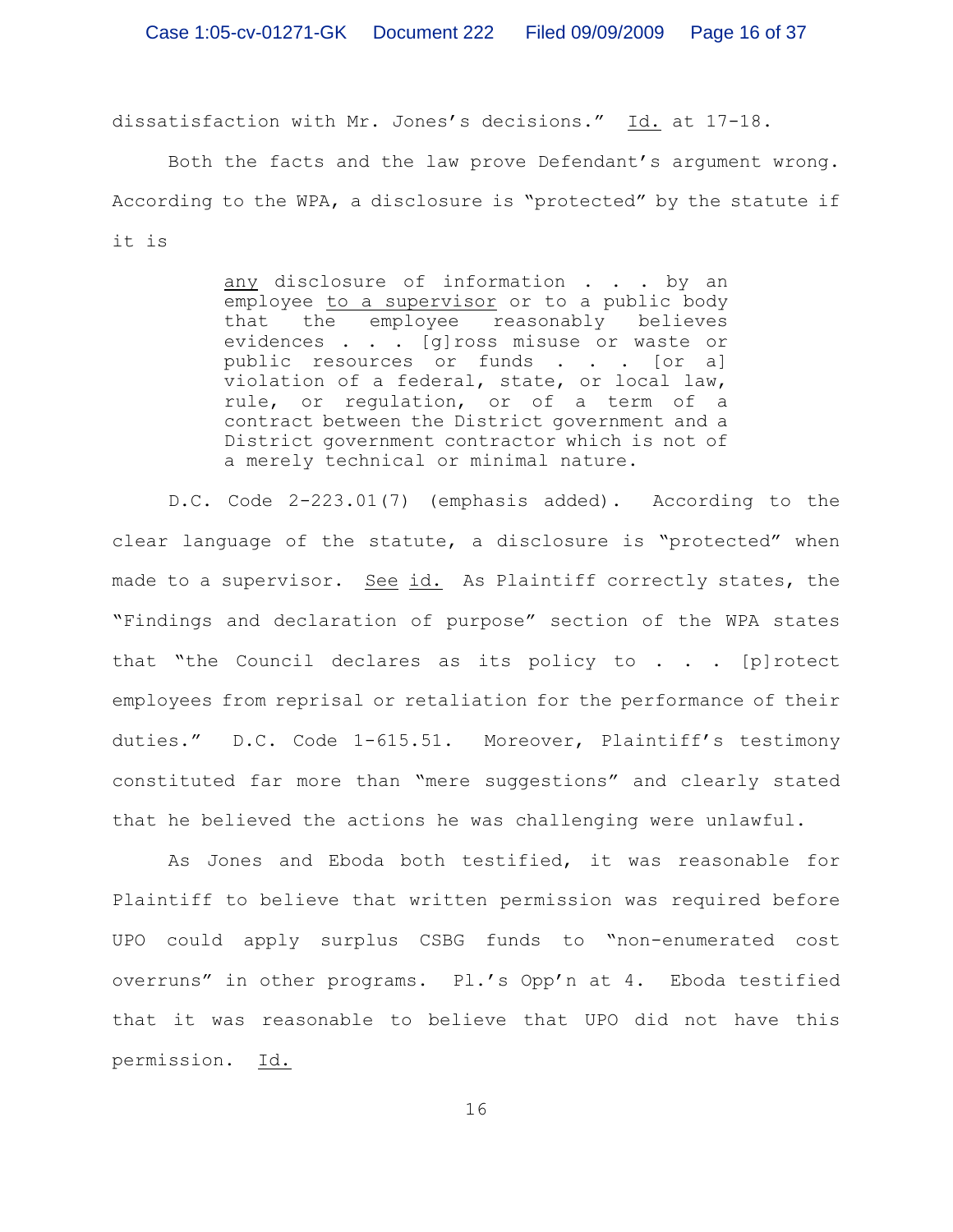Second, Defendant argues that "Plaintiff did not have a reasonable belief that he was objecting to a violation of a federal, state, or local law, rule, or regulation" because "[t]here is no evidence that Plaintiff identified a specific act on the part of UPO which was illegal during his employment." Def.'s Mot. at 22. Defendant argues that the "record demonstrates that no one at UPO issued an illegal order to Plaintiff." Id. at 23.

The actual legality of UPO's billing practices is not the issue. Instead, as the statute makes clear, the focus of the inquiry is whether Plaintiff held a reasonable belief that the practices were illegal, i.e. a "violation of a federal, state, or local law, rule, or regulation, or of a term of a contract between the District government and a District government contractor which is not of a merely technical or minimal nature." D.C. Code 2-  $223.01(7).$ <sup>6</sup>

 $6$  Plaintiff and Defendant argue extensively about the regulations that governed Defendant's participation in the CSBG program. Plaintiff argues that 45 C.F.R. Part 92 governed because Defendant received a "federal grant given directly to the states." Pl.'s Opp'n at 29 (emphasis in original). Defendant argues that it was governed by 45 C.F.R. Part 74, which applies to federal grants to nonprofit organizations. Def.'s Mot. at 24. The Court need not resolve the merits of this legal issue because the applicable statutes require only a reasonable belief in illegality, not actual illegality. See, e.g., D.C. Code 2-223.01(7) ("Protected disclosure" means any disclosure of information, not specifically prohibited by statute, by an employee to a supervisor or to a public body that the employee  $reasonably$  believes</u> . . . . ") (emphasis added).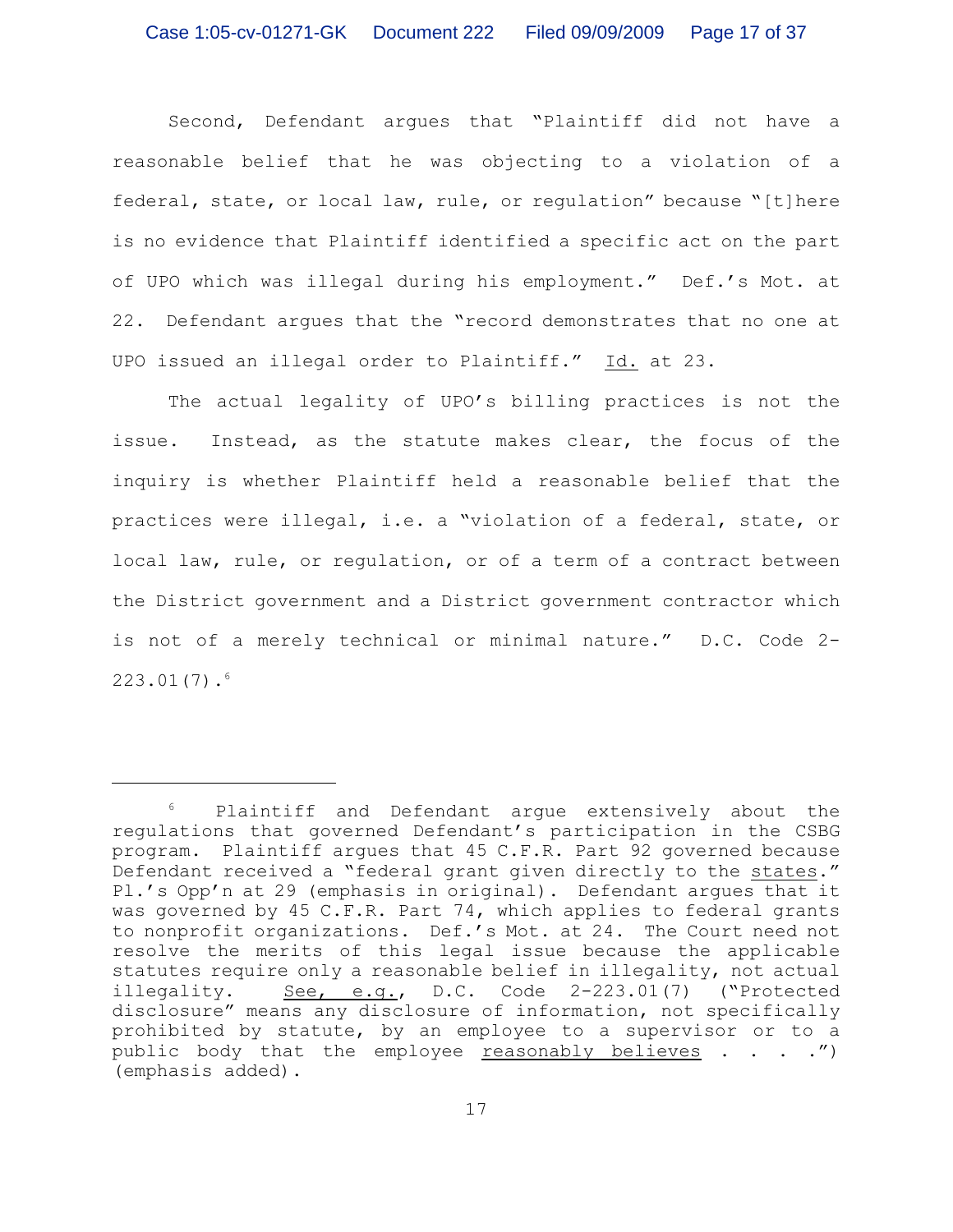During the trial, Plaintiff testified that he stated numerous times that he believed Defendant was directing him to violate the billing and accountability practices required by the CSBG program. Jones and Eboda testified that written permission was required prior to billing cost overruns to the CSBG grant. Plaintiff testified he did not believe UPO had this permission. Mack testified that UPO had oral permission but did not have written permission. The testimony from Jones, Eboda, and Mack corroborates Plaintiff's belief and clearly shows its reasonableness. Plaintiff's April 11, 2004 memorandum also corroborates his testimony. Accordingly, a reasonable juror could conclude that written permission was required, that UPO did not have it, and that in spite of lacking this permission, Plaintiff was ordered to charge unallowable expenditures to the grant.

Third, Defendant argues that disclosure to a supervisor is not protected activity and that Plaintiff's disclosures would have been protected only if they had been revealed to the Board. Def.'s Mot. at 18 ("To become a [sic] protected conduct, Plaintiff was required to report any perceived wrongdoers to those persons who were in a position to remedy the alleged wrongdoing.").

Even if the Board bore the ultimate responsibility for making the decision to outsource, Jones had the authority to develop an implementation plan and, once it was approved by the Board, to execute it. UPO's management developed the rules for determining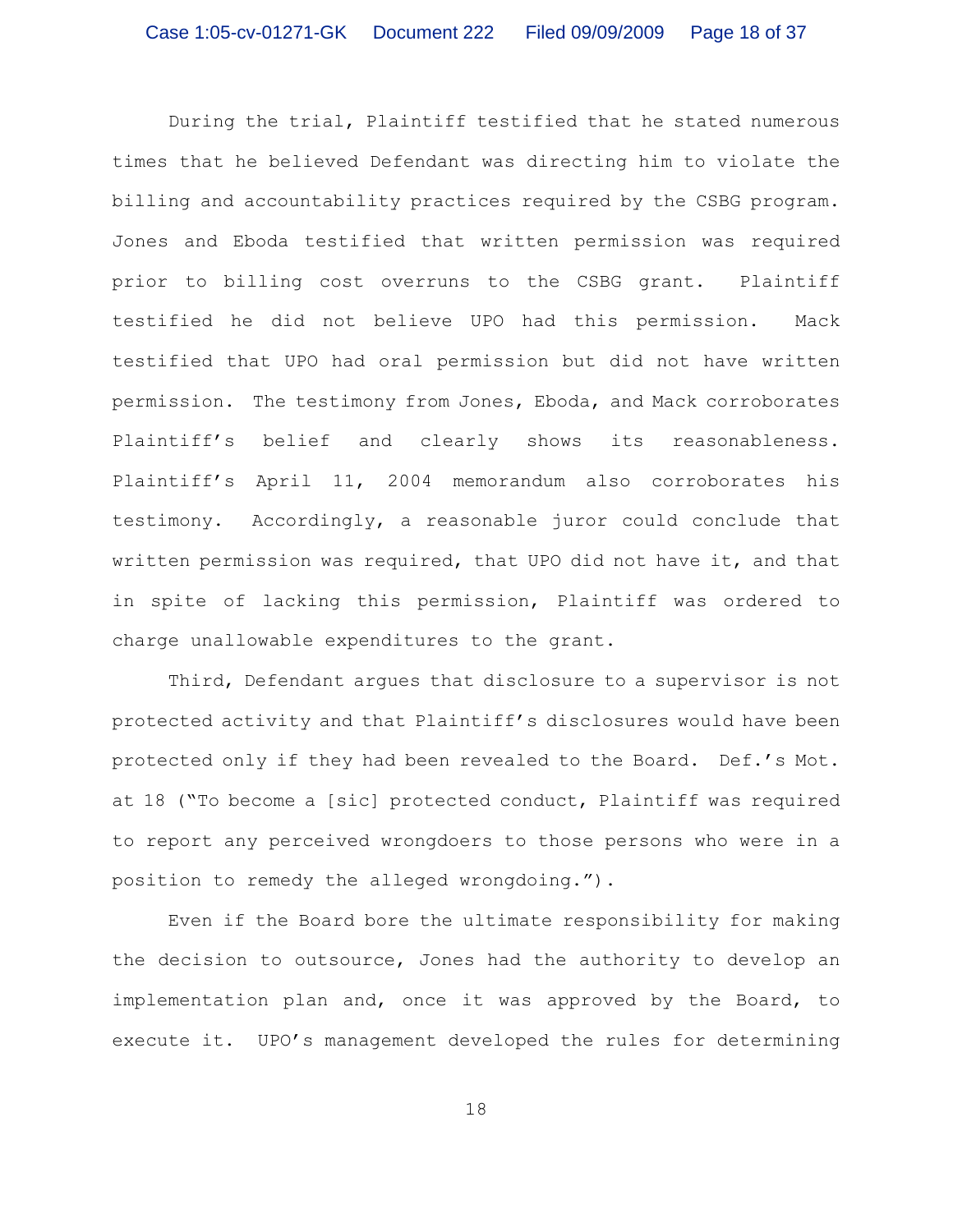who would be "riffed" and thereby substantially influenced the final determinations about which employees would be terminated. While the Board focused its attention on the general procedures which would govern the RIF, rather than which specific employees would be terminated, Jones and upper management were well aware of how the RIF procedures would affect certain employees. Thus, a reasonable juror could conclude that Jones was in a position to remedy Plaintiff's termination. Huffman v. Office of Pers. Mgmt., 263 F.3d 1341, 1350 (Fed. Cir. 2001) ("The purpose of the statute is to encourage disclosures that are likely to remedy the wrong.").

Fourth, Defendant makes a similar argument with regard to the FCA and DCFCA. It arques that "Plaintiff's conduct was not in furtherance of an FCA and/or DCFCA claim because he was simply doing his job." Def.'s Mot. at 29.

As our Court of Appeals stated in Yesudian,, an employee engages in protected activity when he discloses fraud and corruption, as opposed to making a "complaint about mere regulatory compliance." 153 F.3d at 744-45. In this case, Plaintiff repeatedly stated that he believed that Defendant's billing practices were fraudulent and would result in billing the CSBG grant for unallowable expenditures. He consistently framed these differences as matters of fraud and ethics, rather than routine disagreements about regulatory compliance. Therefore there was sufficient evidence for a reasonable juror to conclude that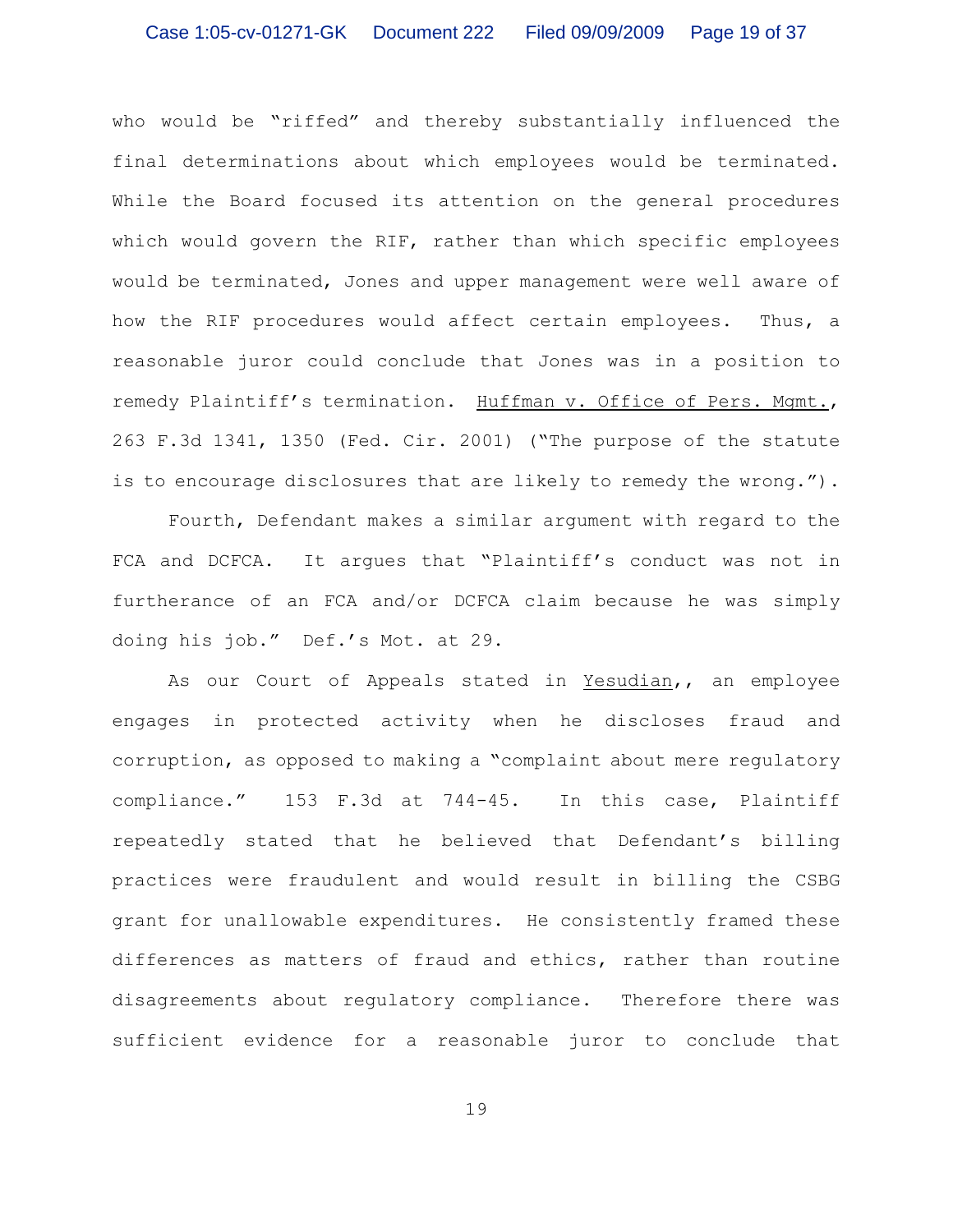Plaintiff was engaging in protected activity.

Fifth, Defendant argues that "[t]here simply is no evidence that Plaintiff used language that would lead Mr. Jones to believe that Plaintiff made protected disclosures." Def.'s Mot. at 19. Defendant argues that to be covered by the WPA, Plaintiff's disclosures must use "the language or terminology of fraud, waste, or misuse." Id.

As Plaintiff correctly states, however, Plaintiff was not obligated to use "magic words" to trigger the protections of the WPA. As the WPA indicates, a disclosure is protected if the employee "reasonably believes" that he is revealing a gross misuse of public funds or a violation of a law, rule, regulation, or contract term. D.C. Code 2-223.01(7).

Sixth, Defendant argues that Plaintiff did not disclose to Jones any information that "was not already known as [sic] result of the prior year-end audit reports, Mr. Eboda's preliminary report, the Head Start monitoring review and/or The Washington Post articles." Def.'s Mot. at 21. Even if this information was already public and even if Jones already had knowledge of it, Plaintiff was the one responsible for disclosing it in the first instance. Defendant introduced no evidence to contradict Plaintiff's testimony that his disclosures were the driving force behind the investigation by the federal and D.C. governments into the financial practices at UPO.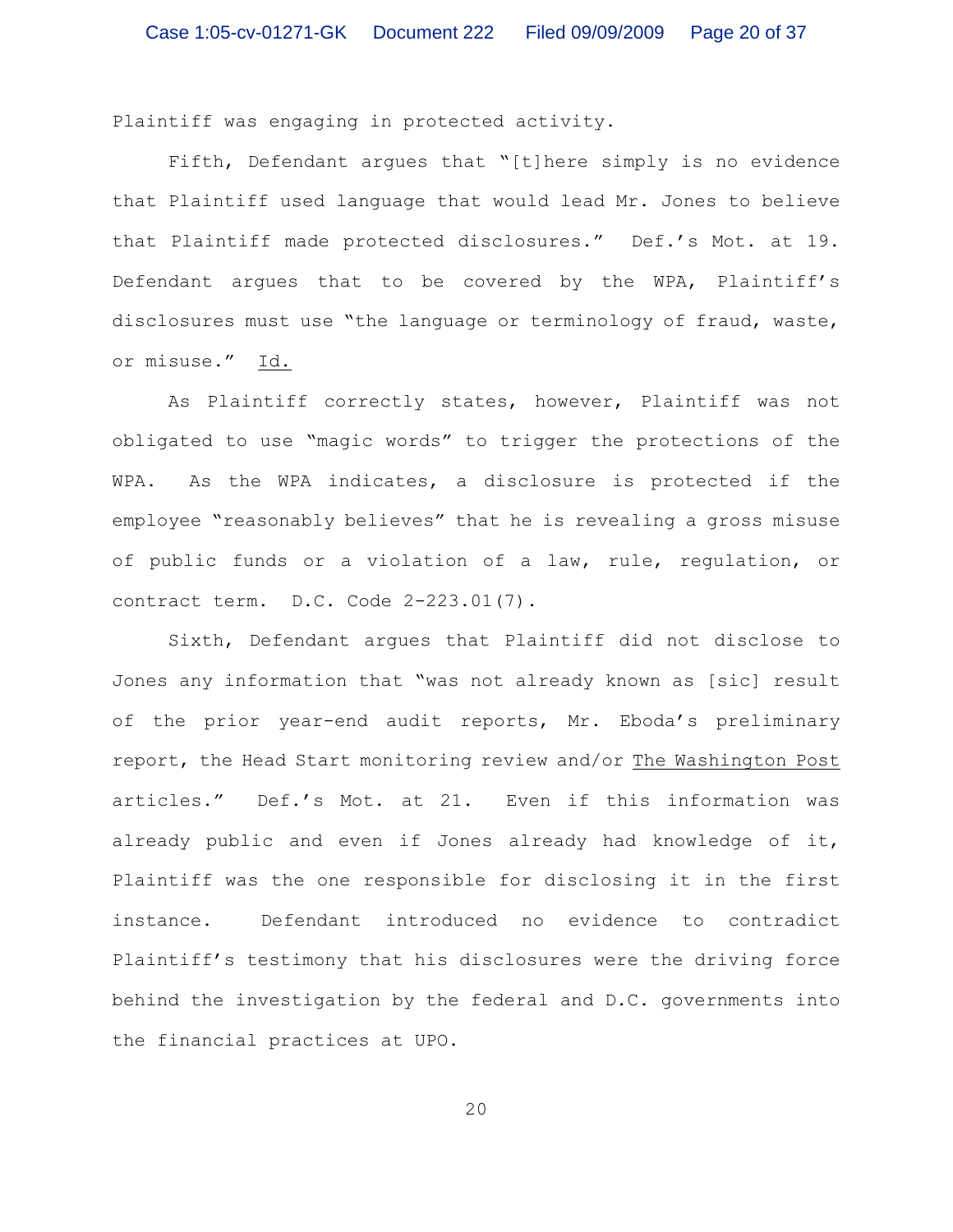Seventh, Defendant argues that evidence that UPO knew of Plaintiff's protected activity was "conspicuously absent in this case." Id. at 2. For example, Defendant states that it had no knowledge of the protected disclosures because Plaintiff "failed to explain" why he refused to follow "directives." Id. at 3. Defendant argues that it concluded he was simply an "insubordinate and disgruntled employee" and that "Plaintiff at no point indicated that these concerns arose because of potential violations of a law, rule or regulation, or gross management, misuse, fraud, waste or abuse." Id. at 3, 10.

However, Beckham testified that she observed OIG investigators enter Plaintiff's office, that she knew they were OIG investigators, that she assumed they were reviewing financial documents in Plaintiff's office, and that she notified Jones that Plaintiff was meeting with the investigators. Moreover, Shears and Mack attended a meeting at which Jennings acknowledged that Plaintiff had provided financial statements to the Iowa Group.

In addition, Eboda testified that on several occasions, he provided UPO with knowledge that Plaintiff was engaging in protected activity. On March 1, 2004, Eboda told a meeting that included Shears that Plaintiff assisted him with the investigation into UPO's finances. On April 5, 2004, Plaintiff met with Jones, Roberson, and Eboda. At this meeting, Eboda reiterated that Plaintiff had provided information that was critical to the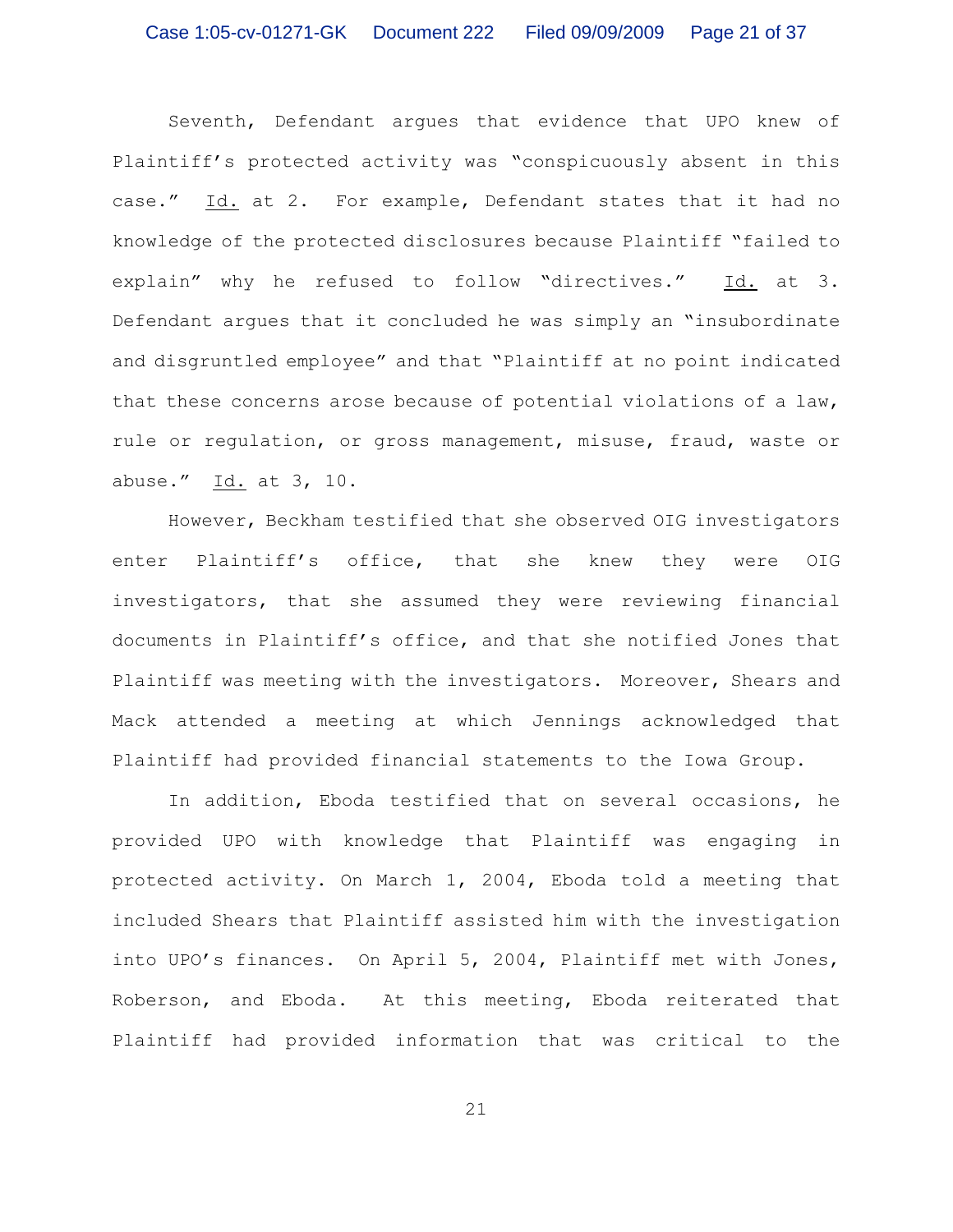investigation. Pl.'s Opp'n at 10.

At approximately the same time as Eboda was informing UPO that Plaintiff had provided information that served as the basis for his investigation, Plaintiff was telling Jones and Mack that he would not employ the billing practices they requested. In his April 11, 2004 memorandum to Jones, for example, Plaintiff wrote that "the 1.9 million from the CSBG unspent revenue could not be used to cover the deficit of UPO." Def.'s Mot., Ex. 10 (labeled "Pl. Ex. 41"). It is reasonable to conclude that these two separate strands of information -- that Plaintiff provided Eboda with information essential to his investigation into UPO's billing practices and that Plaintiff was refusing requests from Jones and Mack to improperly bill certain expenditures to the grant -- provided UPO with knowledge that Plaintiff was engaging in protected activity. For all these reasons, the evidence introduced by Plaintiff would allow a reasonable juror to infer that Defendant had knowledge of Plaintiff's protected activity.

Eighth, Defendant argues that Plaintiff has not established that his protected activity was a contributing factor in UPO's decision to terminate Plaintiff. Id. at 25-26. In making this claim, Defendant rests heavily on its earlier argument that it had no knowledge of Plaintiff's protected activity. Id. at 26-27.

The evidence does not support Defendant. When Defendant first began planing to outsource the Finance Department, it contemplated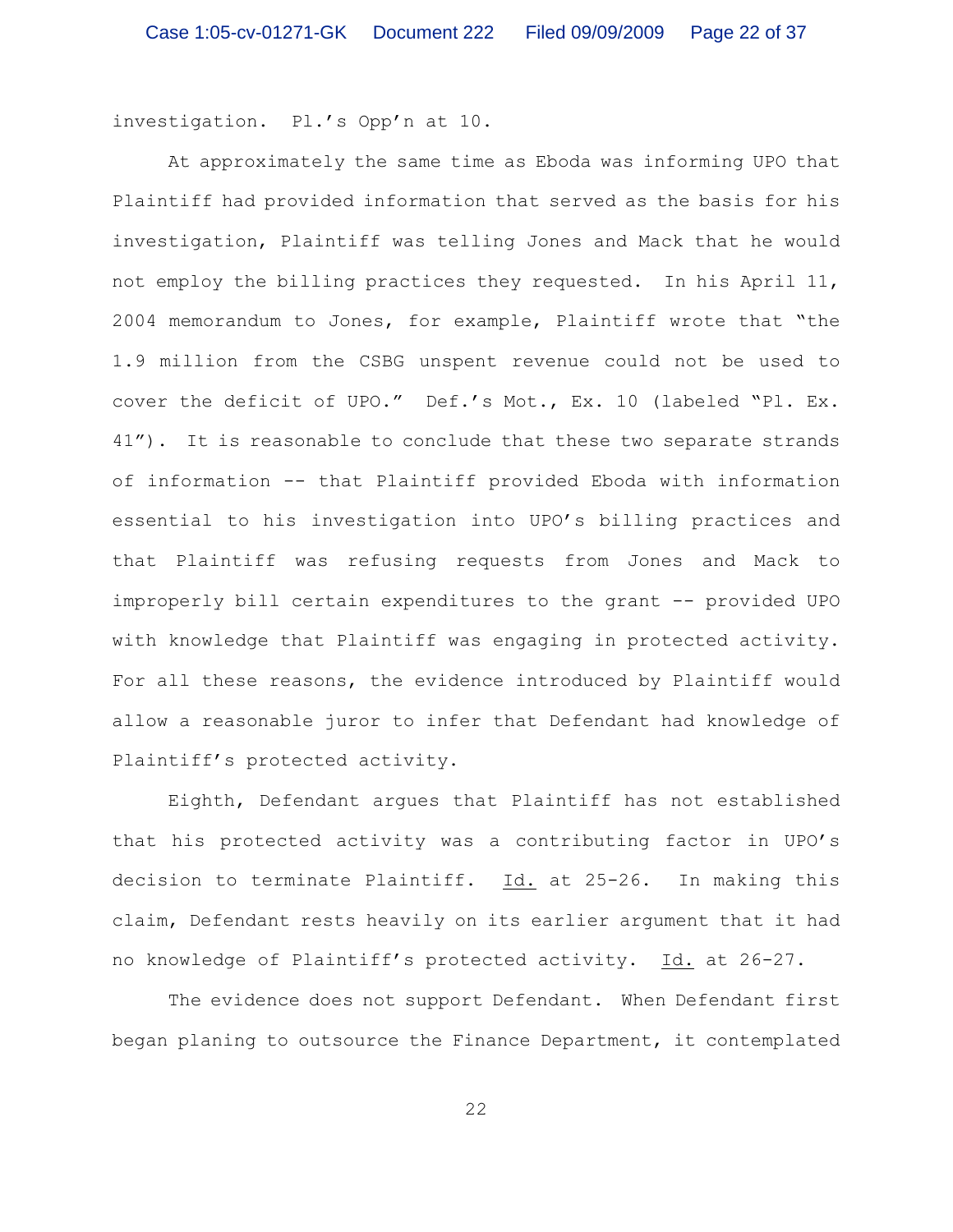outsourcing the entire department. Over time, this plan changed, and when it was finally implemented, Plaintiff was the only employee in the Finance Office who was, in fact, terminated. A reasonable juror could certainly conclude that Plaintiff became the focus of the RIF in the Finance Office as a result of his protected activity.

Most importantly, a reasonable juror could easily conclude that the short duration  $--$  one day  $--$  between the OIG's visit to Defendant's office and Plaintiff's termination demonstrates that Defendant knew of Plaintiff's protected activity and that the termination was motivated by a desire to retaliate against him.

Defendant also argues that because Jones testified that he began thinking about outsourcing the Finance Office before he was hired as UPO's Executive Director, the final decision to terminate Plaintiff was not made as a result of his protected activity.

However, Jones' testimony was riddled with inconsistencies and directly contradicted by the testimony of other witnesses. He testified that he decided to retain Quashie and terminate Plaintiff based solely on the recommendation of Ron Walker ("Walker"), Managing Partner of Walker & Company, rather than the RIF policy.<sup>7</sup>

In contrast to Jones' testimony, Beckham testified that Jones told her that Plaintiff was terminated on the basis of the RIF

 $^7$  On May 19, 2004, in response to a request from UPO, Walker & Company submitted a proposed restructuring of the Finance Office. Def.'s Mot. at 12.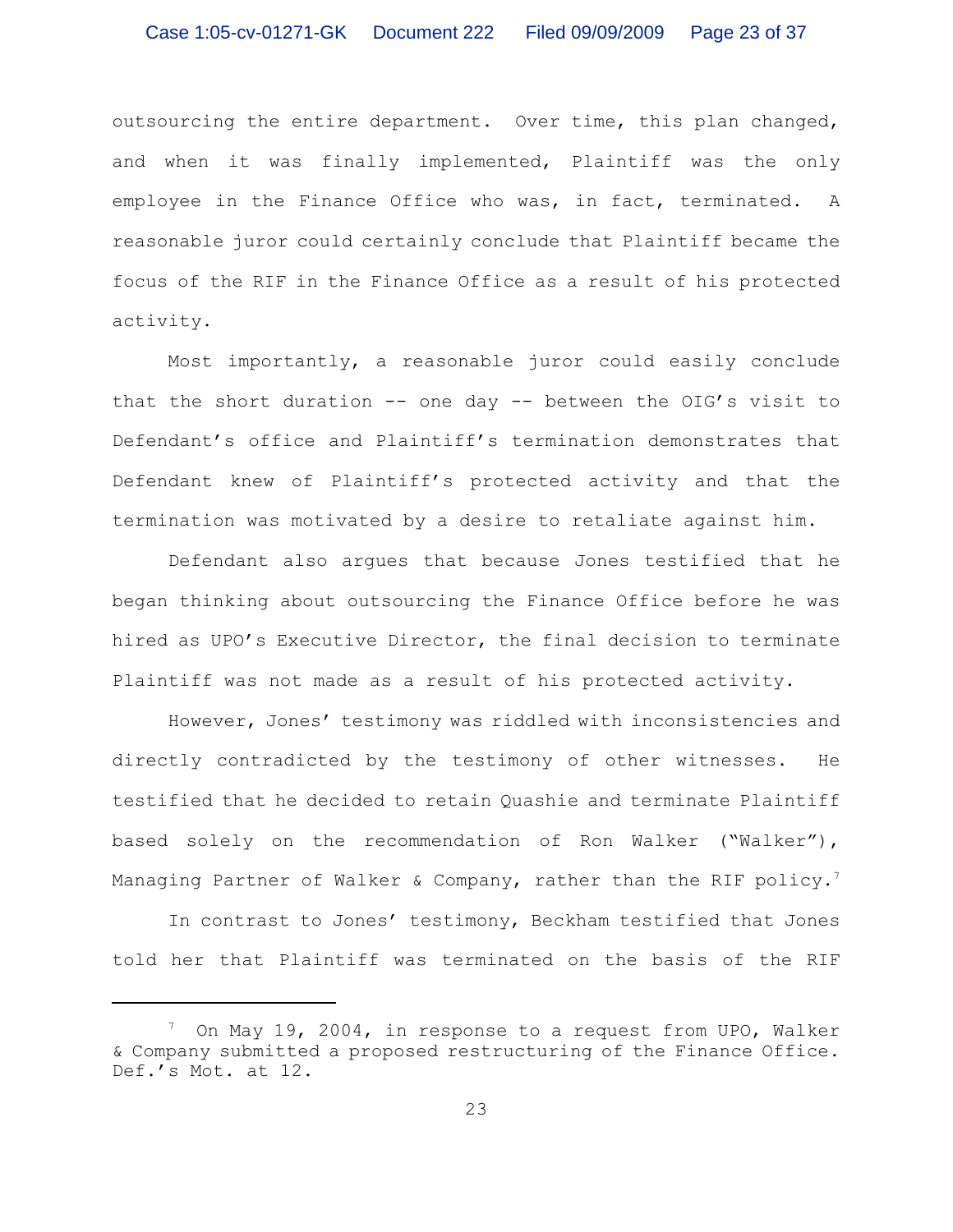policy. Roy Lane ("Lane"), Walker's former partner, also contradicted Jones' testimony. Lane testified that he and Walker met with Jones and Mack and that during that meeting, Jones and Mack stated that they had already terminated Plaintiff and that they wanted to retain Quashie. He also testified that he never recommended that Quashie be retained.

Jones' testimony during trial was impeached with statements he made during his deposition. In his deposition, he stated that Walker made his recommendation to retain Quashie after June 2, 2004, the date when Plaintiff received his RIF letter. However, the RIF letter stated that Defendant would terminate Plaintiff and retain and reassign Quashie. During trial, Jones testified that Walker made his recommendation to retain Quashie before the RIF letters were delivered.

Although Defendant disputes Plaintiff's characterization of the evidence, it was up to the jury to make factual determinations, to assess the credibility of the witnesses, to evaluate the plausibility of the arguments advanced by the attorneys on each side, and to weigh the evidence. To the extent that Defendant presented evidence contradicting Plaintiff's, a reasonable juror could conclude that Plaintiff's evidence was more credible than Defendant's.

For these reasons, viewed in the light most favorable to Plaintiff, the nonmoving party, there was ample evidence from which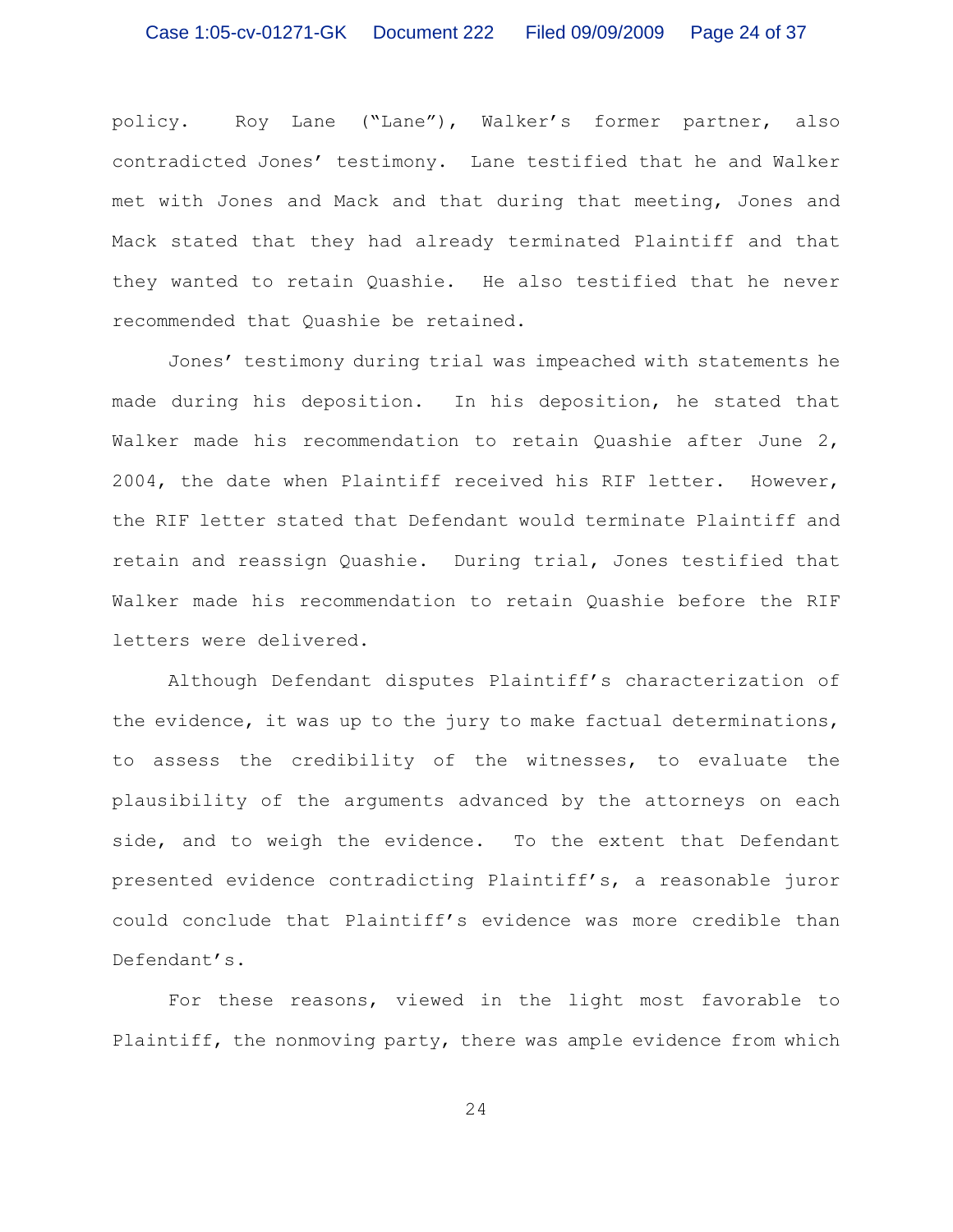a reasonable juror could conclude that Defendant violated the WPA, the federal FCA, and the DCFCA when it terminated Plaintiff. Defendant has not introduced evidence sufficient to satisfy its considerable burden to show that the jury's verdict should be set aside.

### **B. Defendant's Motion to Amend, for a New Trial, or, for a Remittitur Is Granted in Part and Denied in Part**

# **1. The Court Entered Three Separate Awards of Back Pay and Compensatory Damages**

At the conclusion of the trial, the jury returned a verdict for Plaintiff. On the verdict form, the jury wrote "\$122,132.00" for the WPA back pay award and "\$175,050.00" for the WPA compensatory damages award. For the federal FCA back pay and compensatory damages awards and for the DCFCA back pay and compensatory damages awards, it wrote "same as."<sup>8</sup>

The in-court recitation of the verdict was similar. When the jury returned from its deliberations, the foreperson read its verdict in open court. When the Court asked about the compensatory damages and back pay awards under the FCA and DCFCA, the foreperson replied that the jury had agreed to the "same amount." Defs.' Reply at 31-32.

 $8$  Eight jurors signed the majority verdict form. One juror signed a minority verdict form, awarding \$40,000 in back pay for the WPA claim and \$108,000 in compensatory damages. For the back pay and compensatory damages awards under the federal FCA, he wrote "same." For the DCFCA, he wrote "\$108,000" for the back pay award. On the compensatory damages line, he wrote "\$40,000." Below that, but still in the space for compensatory damages, he wrote "same."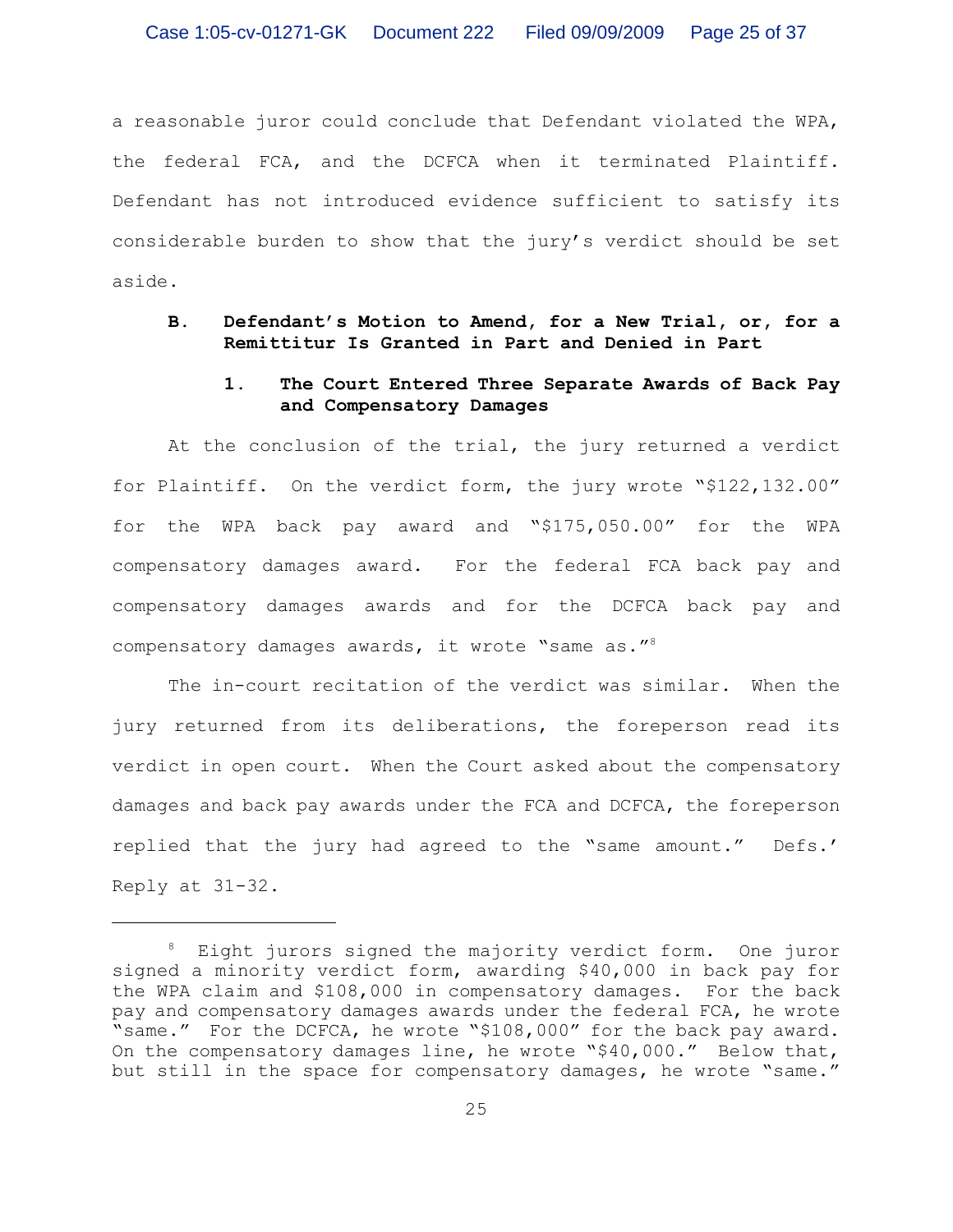When the Court entered the judgment, it entered separate awards for the WPA, federal FCA and DCFCA claims: i.e. three separate back pay awards of \$122,132 and three separate compensatory damages awards of \$175,050. Thus, a total award of \$891,546 was entered [Dkt. No. 169].

# **2. The Jury Awarded Plaintiff a Total of \$122,132 in Back Pay and \$175,050 in Compensatory Damages**

Defendant argues that the Court should amend the judgment pursuant to Federal Rule of Civil Procedure 59(e) or order a new trial because "manifest injustice will occur because the judgment is inconsistent with the jury's true verdict." Def.'s Mot. at 36. According to Defendant, the jury's responses on the verdict form are so ambiguous that "the true verdict is in doubt." In the alternative, Defendant moves the Court to order a new trial to provide additional instructions on after-acquired evidence or to grant a remittitur to correct the "excessive" damages awarded by the jury. See id. at 41, 42 (arguing in the alternative that a new trial or remittitur should be ordered if the Court determines that the judgment should not be amended).

In response, Plaintiff argues that "a trial judge cannot reduce the amount of a jury verdict because of an ambiguity stemming from the structure of the special verdict form." Pl.'s Opp'n at 40. Plaintiff further argues that the Court should not "second guess the jury's decision to award \$525,150 in compensatory damages." Id. at 49.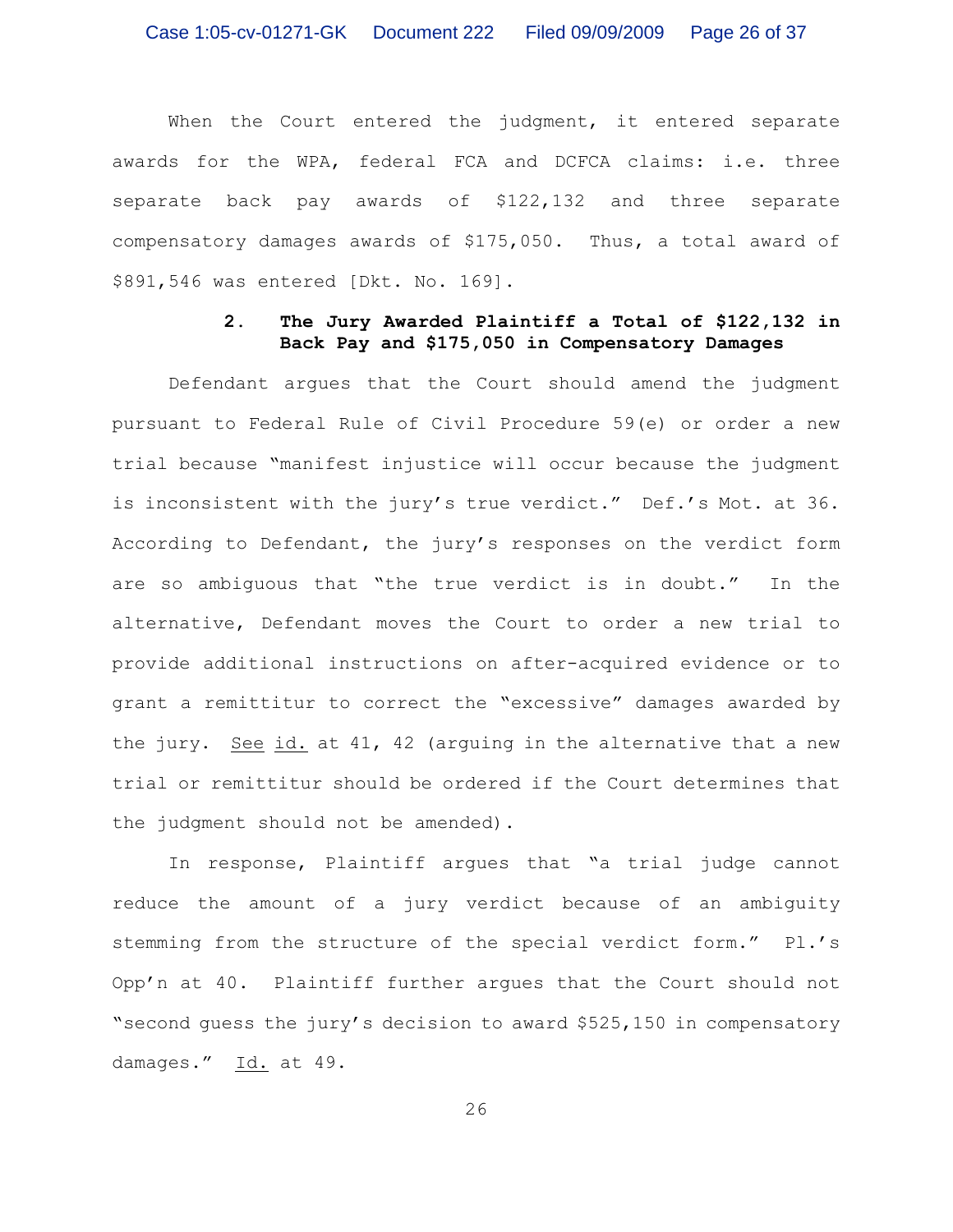If a jury's verdict is so "opaque" so as to make any attempt to determine the jury's intent "speculative," then a court may order a new trial. See Carter v. Dist. of Columbia, 795 F.2d 116, 135 (D.C. Cir. 1986).

However, when a jury's verdict is clear, a court may not set it aside. See Daskalea v. Dist. of Columbia, 227 F.3d 433, 444 (D.C. Cir. 2000) ("A jury verdict must stand unless it is 'beyond all reason' or 'so great as to shock the conscience."). In particular, if there is disagreement about the meaning of a jury's verdict, the court must first "attempt to reconcile the jury's findings, by exegesis if necessary  $\cdot \cdot \cdot$  before we are free to disregard the jury's special verdict and remand the case for a new trial." Gallick v. Baltimore & Ohio. R.R. Co., 372 U.S. 108, 119 (1963); Atl. & Gulf Stevedores, Inc. v. Ellerman Lines, Ltd., 369 U.S. 355, 364 (1962) ("Where there is a view of the case that makes the jury's answers to special interrogatories consistent, they must be resolved that way."); Snyder v. Trepagnier, 142 F.3d 791, 800 (5th Cir. 1998) ("Only if there is no view of the case that will make the jury's answers consistent may we set aside its decision.") (citations omitted); Palmer v. City of Monticello, 31 F.3d 1499, 1505 (10th Cir. 1994) ("If there is any view of the case which makes the answers consistent, the case must be resolved in that way."). "[I]t is the duty of courts to attempt to harmonize the answers, if it is possible under a fair reading of them." Gallick,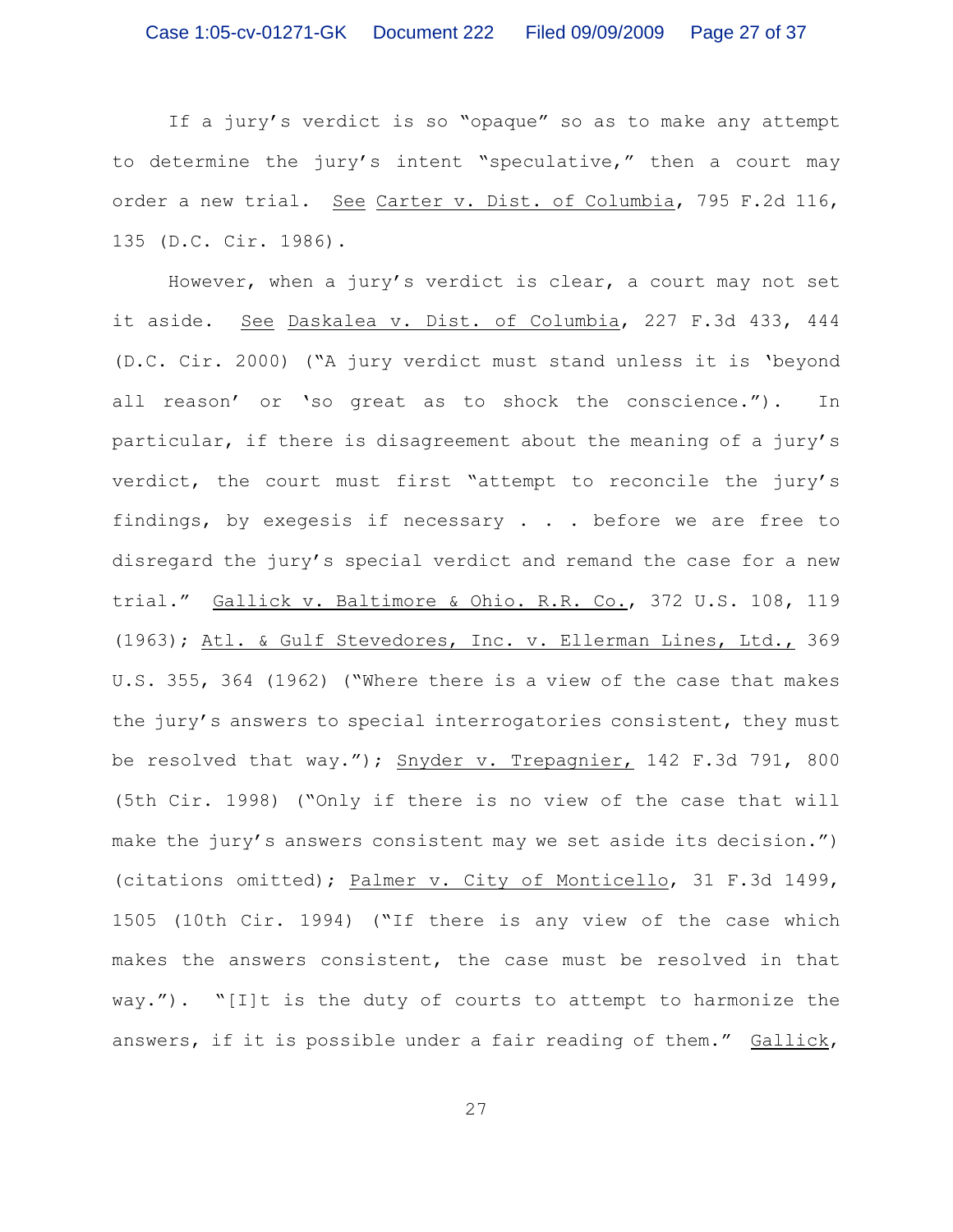372 U.S. at 119.

It is clear that primary responsibility for the present confusion lies with Defendant. Defendant never objected to the verdict form, nor did it request an instruction on the impermissibility of duplicative awards. Defendant also failed to request clarification of the jury's verdict before it was discharged. Had it been requested, a poll of the jury or an instruction to resume deliberations could have easily resolved any questions. See, e.g., Headspeth v. United States, 910 A.2d 311, 320 (D.C. 2006) ("The jury poll is the primary device for uncovering the doubt or confusion of individual jurors.") (internal citations and quotation marks omitted).

Despite Defendant's failures to bring these issues to the Court's attention prior to the jury's discharge, it is clear that the jury intended to award Plaintiff only one award for back pay and one award for compensatory damages. Three facts support this conclusion.

First, the award of \$891,546 that was originally entered by

 $9$  Defendant argues that it did not waive its right to object to the verdict form because "the verdict form is not the per se issue. The primary issue is that the foreperson either misunderstood the Court's questions in open court or this Court misunderstood the answer, and the issue did not come to light until the parties spoke with the jurors and received the completed verdict form." Def.'s Reply at 33-34. Defendant is correct that the current issue is the Court's interpretation of the verdict form, not the form itself. Nonetheless, had Defendant addressed these concerns prior to the jury's discharge, the issue could have been addressed so as to avoid the confusion that ensued.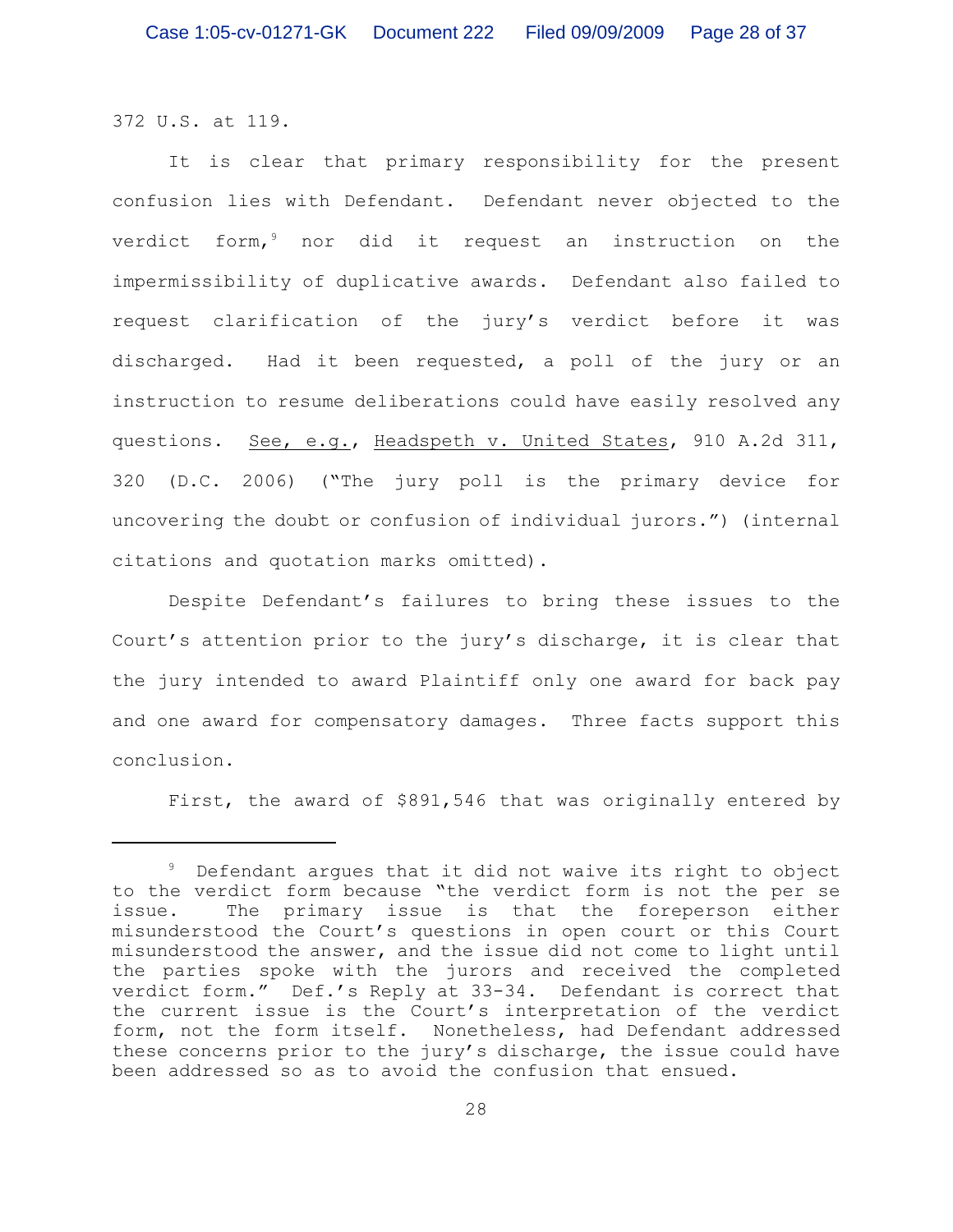the Court  $--$  which included \$366,396 in back pay  $--$  is inconsistent with the evidence introduced at trial. Plaintiff's own damages expert testified that Plaintiff accrued a maximum of \$122,132 in back pay damages. Def.'s Mot. at 44. The jury obviously credited that testimony and awarded precisely that amount. As Plaintiff concedes, an award of \$366,396 in back pay is "larger than the amount a jury could tolerably have awarded." Pl.'s Opp'n at 49.

Second, the jury's entries on the verdict form indicate that it intended to provide Plaintiff with only one award of back pay and compensatory damages. In the entries for the federal FCA and DCFCA claims, the jury wrote "same as 1a" and "same as 1b." The word "same" indicates that it did not intend to award any additional damages for those counts. While it is true, in hindsight, that a clearer verdict form might have been used, it is also true that the jury indicated that it wished to award one total award of \$122,132 in back pay and \$175,050 in compensatory damages for the WPA, federal FCA, and DCFCA.

Third, under the case law, Plaintiff may not, in any event, receive duplicative awards under three separate statutes for what is essentially the same injury.

It is well-settled that a plaintiff is not permitted to recover multiple awards for the same injury. E.E.O.C. v. Waffle House, Inc., 534 U.S. 279, 297 (2002) ("As we have noted, it 'goes without saying that the courts can and should preclude double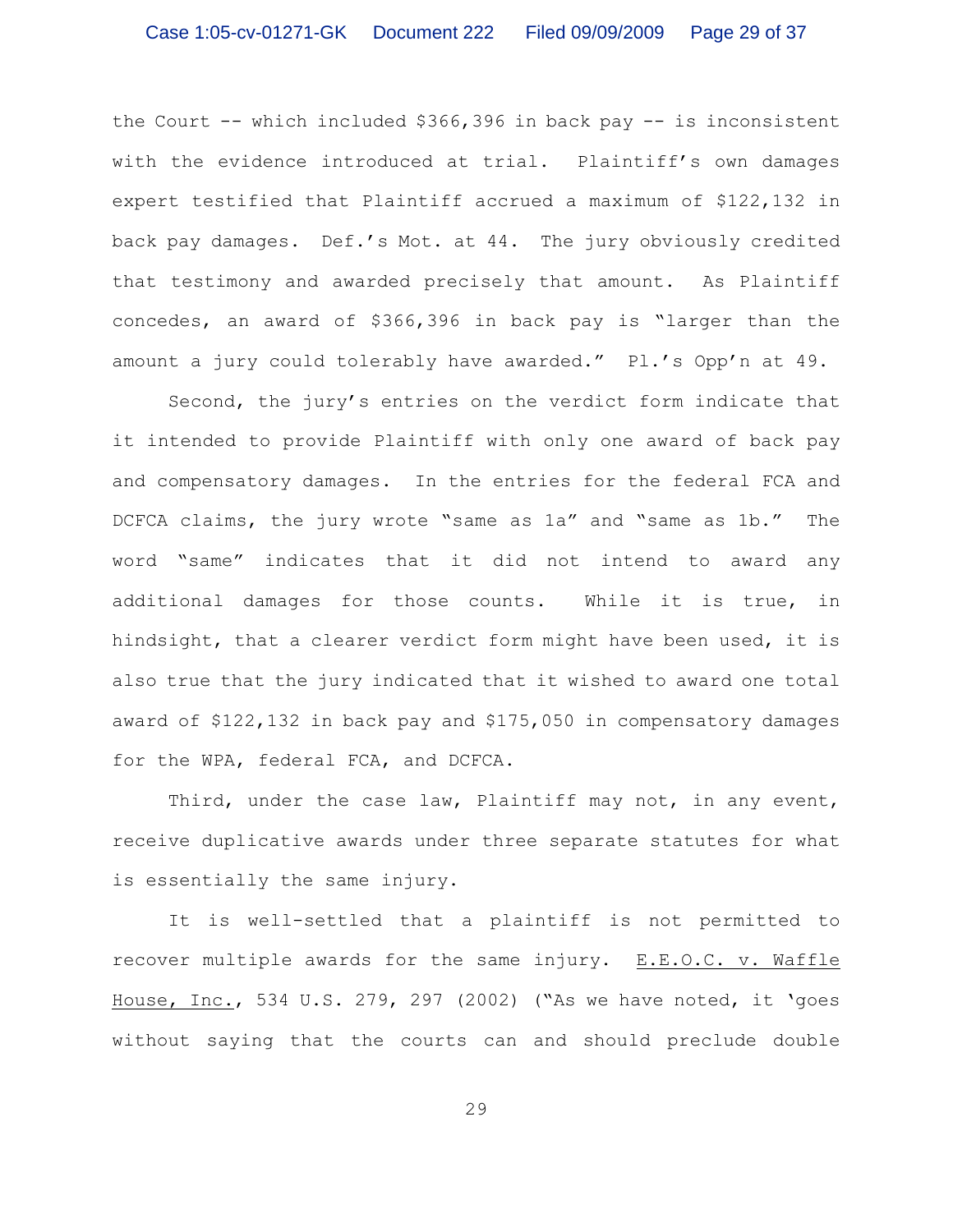recovery by an individual.'") (quoting Gen. Tel. Co. of the Northwest v. E.E.O.C., 446 U.S. 318, 333 (1980)); Anderson v. Group Hospitalization, Inc., 820 F.2d 465, 473 (D.C. Cir. 1987) ("This portion of the order, therefore, grants Anderson a double recovery to which she is not entitled."); United States v. Project on Gov't Oversight, 572 F. Supp. 2d 73, 77 (D.D.C. 2008) ("[T]he Court declines to award the government another judgment against him in the same amount arising out of the same conduct -- that would amount to a double recovery."); Miller, 563 F. Supp. 2d at 144 n.144 ("The law disfavors double recovery as unjust enrichment."); United States, ex rel. Miller v. Bill Harbert Int'l Constr., Inc., 505 F. Supp. 2d 20, 23 (D.D.C. 2007) ("[T]he Court holds that the government may not pursue its equitable claims since they would result in a double recovery."); United States v. Smith, 297 F. Supp. 2d 69, 72 (D.D.C. 2003) (citing several cases for the proposition that restitution does not include a double recovery).<sup>10</sup>

 $10$  In Burger v. International Union of Elevator Constructors Local No. 2, 498 F.3d 750, 753 (7th Cir. 2007), the court ordered a new trial on damages because it was unclear whether the jury awarded \$25,000, \$50,000, or \$75,000 in back pay. The trial court used a verdict form much like the one in the present case: the form listed each count, and then included a line beside each count for the jury to enter the damages award.  $Id.$  As a result, when the jury entered \$25,000 on one line and \$50,000 on the second, the total intended award was not clear. Id. The court ordered a new trial on damages because no reasonable interpretation of the verdict form could be "squared with the requirement that Burger's lost wages must be the same regardless of whether liability exists under count one, count two, or both counts." Id. at 754. In this case, unlike in Burger, there is a "reasonable interpretation" of (continued...)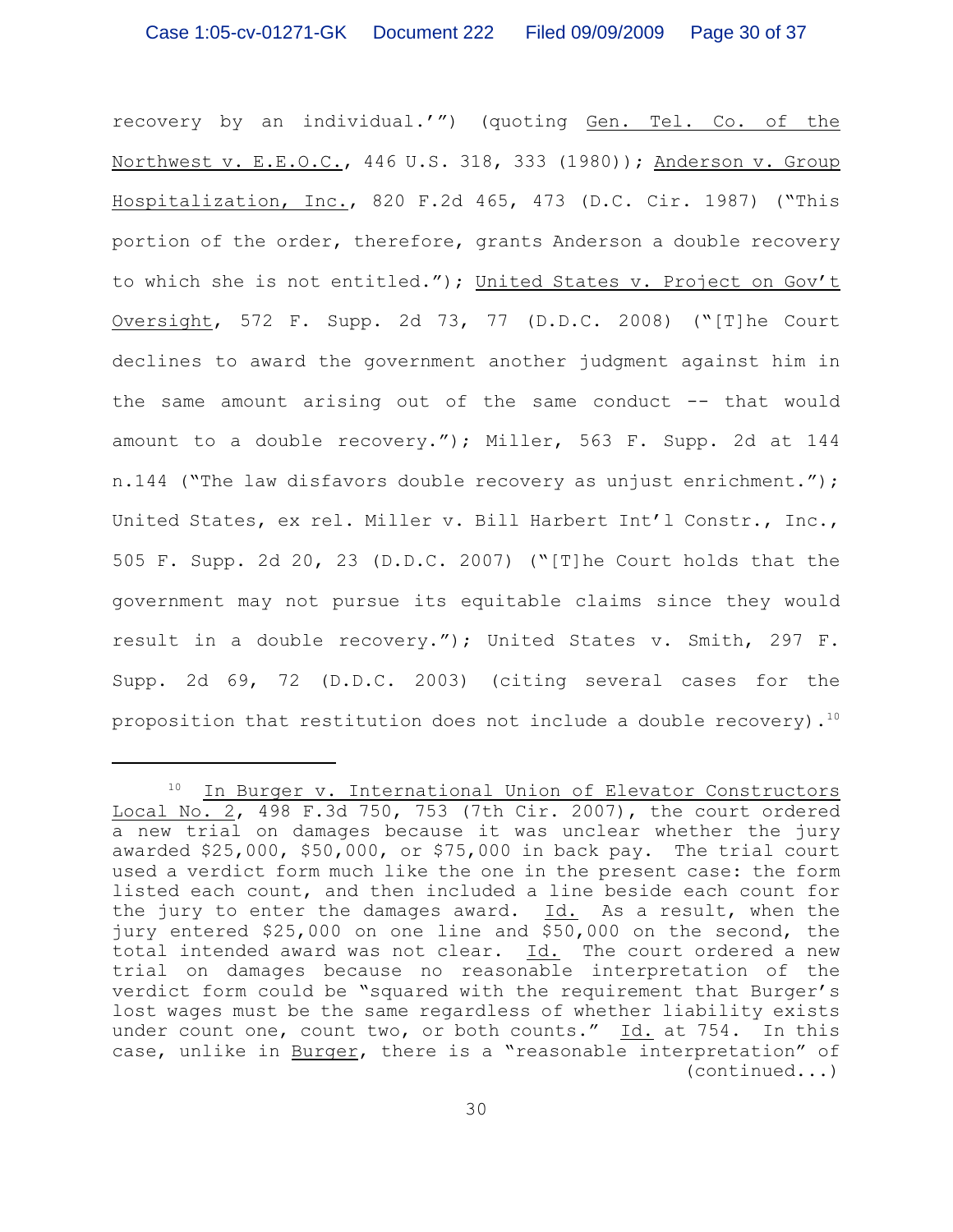Our case does not present that problem, since the jury ordered the same amounts in back pay under each of the three statutes. To allow Plaintiff to recover three separate awards of back pay and three separate awards of compensatory damages would obviously provide him with a triple recovery -- for which there is, as Plaintiff concedes, no evidentiary basis.

In addition, the compensatory damages figure of \$175,050 is reasonable and has an evidentiary basis. A figure of three times that -- \$525,150 -- would clearly be excessive and does not have an evidentiary basis, given the fact that Plaintiff was ultimately able to find another equally challenging position with a slight increase in pay. Most importantly, the jury's language indicates that it was including the "same" amount for each and every count, demonstrating that it concluded that \$175,050 was a single appropriate amount. As noted earlier, Plaintiff cannot receive a duplicative award for the same injury.

For these reasons, it is clear as a matter of law that the jury intended to award a total of \$122,132 in back pay and \$175,050 in compensatory damages, rather than three times that amount. The Court erred in initially entering a verdict of \$891,546.

 $10$  (...continued)

the verdict form that is consistent with the prohibition on double recoveries. Interpreting the verdict form so as to permit only one award of back pay is not only reasonable, but is also more consistent with the evidence introduced at trial and with the jury's own entries on the verdict form.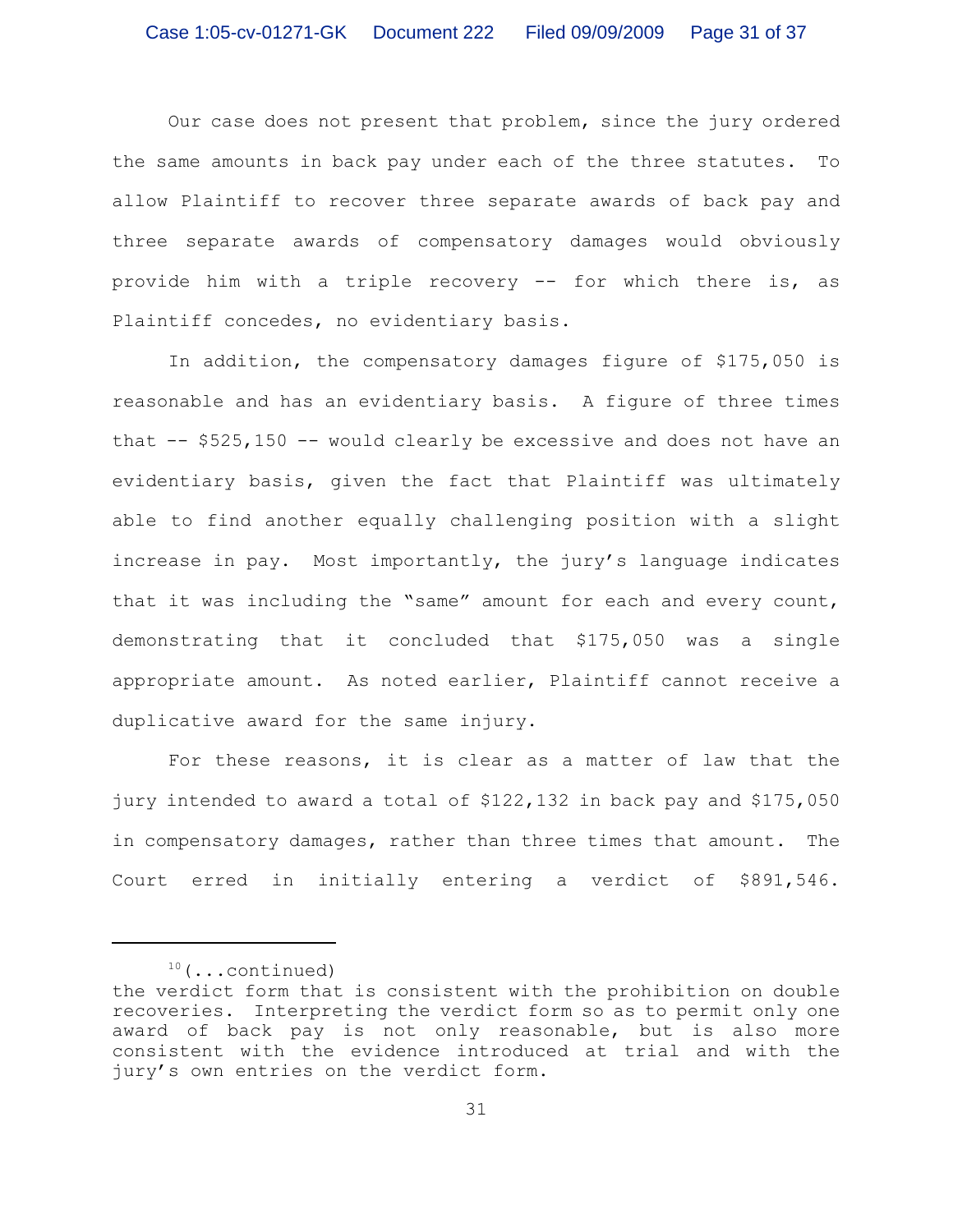Accordingly, the judgment is amended to reflect the jury's intended award of \$122,132 in back pay and \$175,050 in compensatory damages. Because the Court finds that as a matter of law, the jury awarded a total of \$122,132 in back pay and \$175,050 in compensatory damages, neither a new trial<sup>11</sup> nor remittitur<sup>12</sup> is ordered.

# **C. Plaintiff's Motion to Alter or Amend the Judgment Is Granted in Part and Denied in Part**

Plaintiff requests that the Court double the back pay award under the federal FCA and under the DCFCA. Plaintiff argues that "both the FFCA and DCFCA require the Court to award two times the lost back pay if the jury finds a violation." Pl.'s Mot. at 1. In response, Defendant argues that "Plaintiff's belief that additional back pay is mandated is not supported by the plain meaning of the statutes, case law, or legislative history." Def.'s Opp'n at 1.

 $11$  Because the Court determines that Plaintiff is entitled to the relief he seeks on other grounds, see supra, it is unnecessary to address Defendant's argument that the Court erred when it provided an after-acquired evidence instruction on back pay but not on compensatory damages or punitive damages.

 $12$  A court may order remittitur "only if the verdict is so inordinately large as obviously to exceed the maximum limit of a reasonable range within which the jury may properly operate." Daskalea, 227 F.3d at 444 (internal citations and quotation marks omitted). Remittitur is not appropriate here for two reasons. First, the Court is not "unconditionally reduc[ing]" damages awarded by the jury, but is rather correcting an error in the entry of judgment. Second, because the Court determines that Plaintiff is entitled to the relief he seeks on other grounds, see supra, it is not necessary to consider Defendant's alternative request for remittitur. Nonetheless, it is worth noting that Plaintiff "agreed that the Court should grant a remittitur and reduce the back pay award from \$366,396.00 to \$122,132.00." Pl.'s Reply at 1.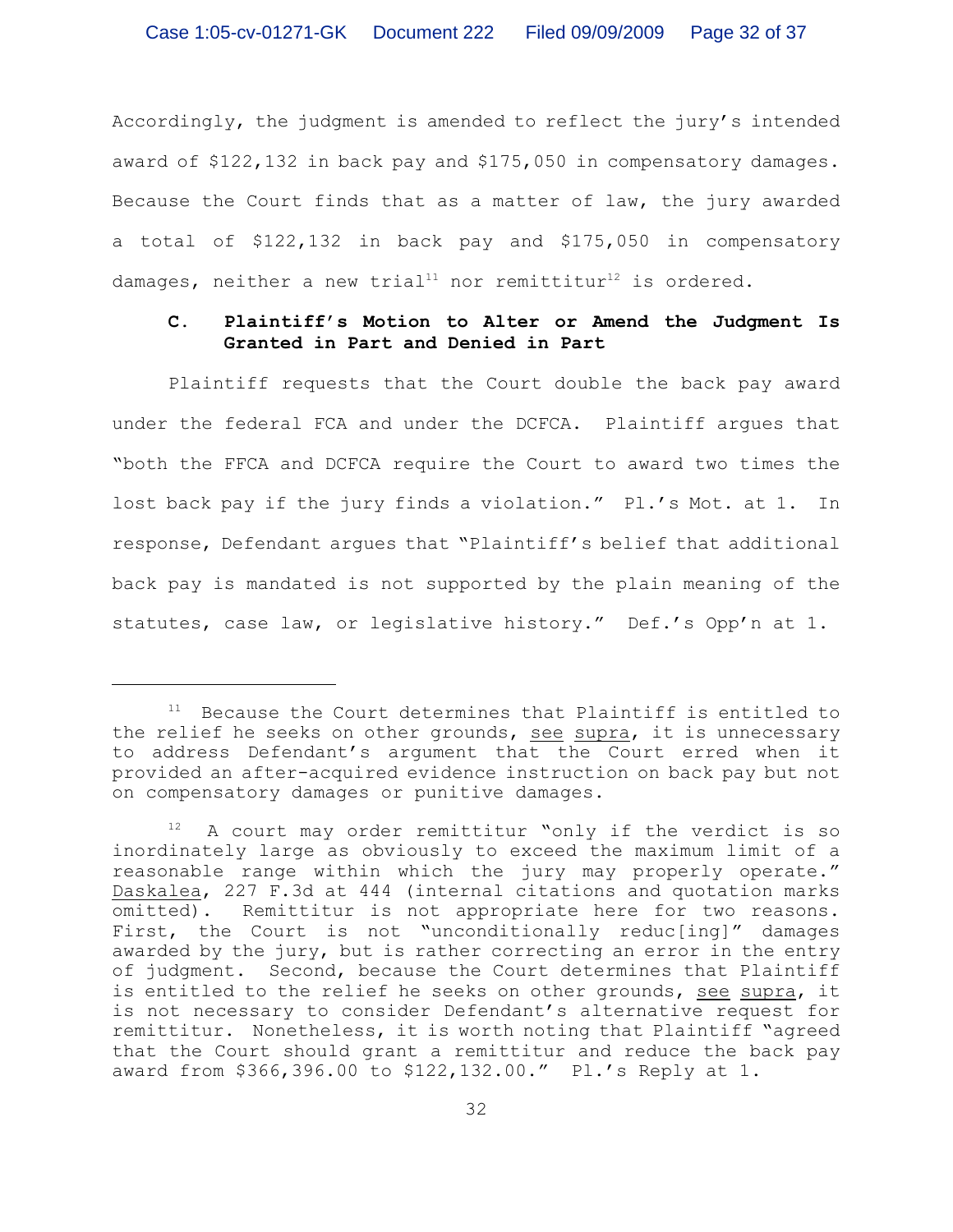The federal FCA states that "relief shall include reinstatement with the same seniority status such employee would have had but for the discrimination, [and] 2 times the amount of back pay." 31 U.S.C. § 3730(h) (emphasis added). The DCFCA uses similar language. It states that an employer found liable under the DCFCA "shall be liable for the relief necessary to make the employee whole, including reinstatement with the same seniority status that the employee would have had but for the discrimination, [and] two times the amount of back pay . . . ." D.C. Code § 2-308.16(c) (emphasis added).

A court "must presume that the legislature says in a statute what it means and means in a statute what it says there." Dodd v. United States, 545 U.S. 353, 357 (2005) (internal citations and punctuation omitted). When a court interprets the D.C. Code, it may look to an analogous federal statute as a guide. See Wilburn, 957 A.2d at 925.

It is well-settled that when a statute uses the term "shall," it creates a mandatory duty. See, e.g., Lopez v. Davis, 531 U.S. 230, 231 (2001) ("Congress used "shall" to impose discretionless obligations"); see Green v. Bock Laundry Mach. Co., 490 U.S. 504, 525 n.32 (1989) ("The process by which Congress changed the District of Columbia Code to provide that impeaching evidence 'shall,' not 'may,' be admitted . . . makes it evident that this mandatory language was intended."); Zivotofsky v. Sec'y of State,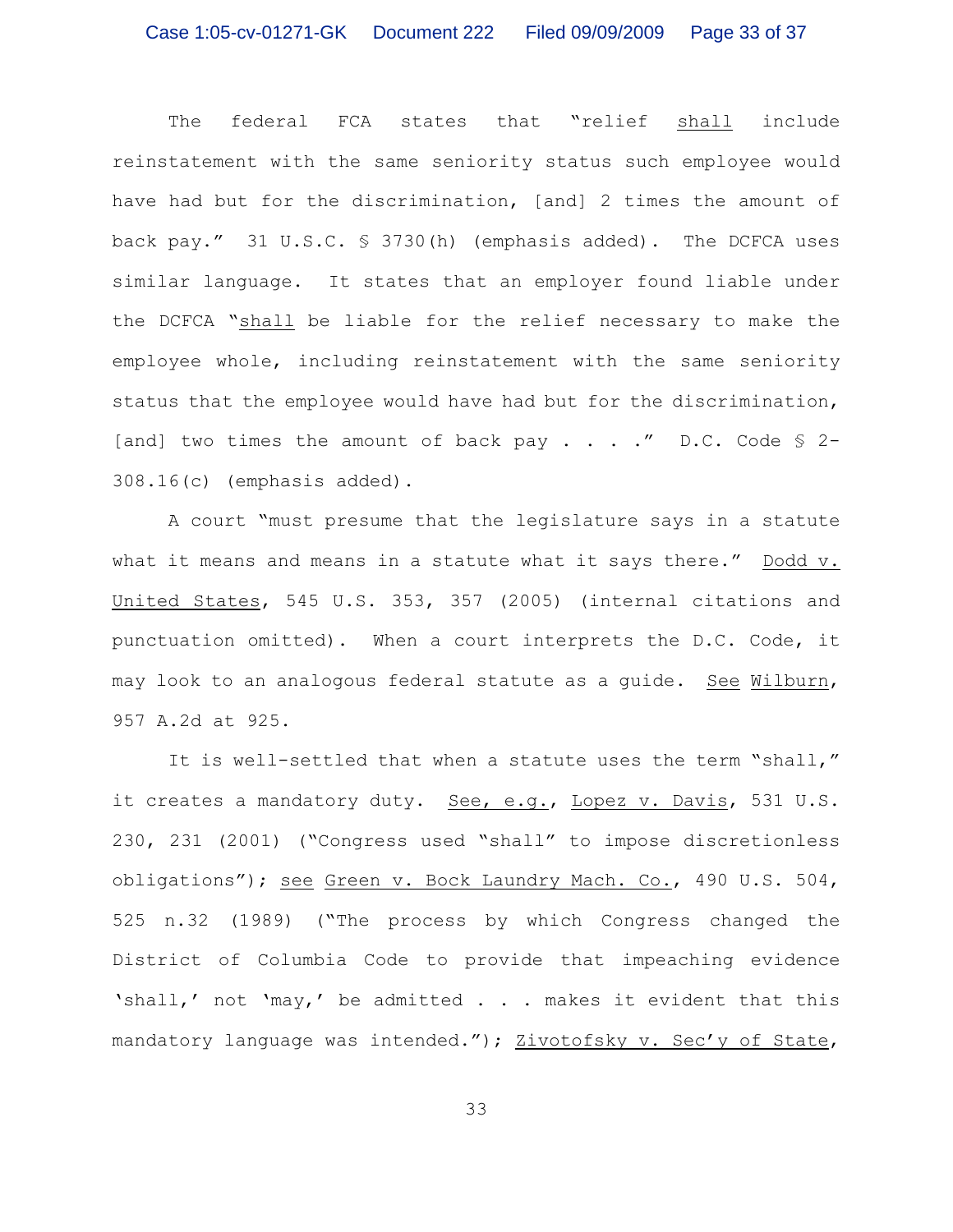571 F.3d 1227, --- (D.C. Cir. 2009) ("Section 214(d) is plainly mandatory . . . 'Shall' has long been understood as 'the language of command.") (quoting Escoe v. Zerbst, 295 U.S. 490, 493 (1935)) (additional citations omitted); Leonard v. Dist. of Columbia, 801 A.2d 82, 84-85 (D.C. 2002) ("[T]he normal rule is that verbs such as "must" or "shall" denote mandatory requirements . . . unless such construction is 'inconsistent with the manifest intent of the legislature or repugnant to the context of the statute.") (internal citations and quotation marks omitted).

The federal FCA uses the term "shall" to introduce the list of the types of relief available under the statute. Our Court of Appeals explicitly recognized the legal consequences of this term, stating that "all the § 3730(h) remedies are phrased in mandatory language (the employee "shall be entitled," etc.)." Yesudian, 270 F.3d at 972. Thus, it is clear that the federal FCA creates a mandatory duty to award Plaintiff twice the amount of back pay awarded by the jury.

The DCFCA imposes the same obligation. In the DCFCA, the word "including" introduces a list of several different types of relief, including "two times the amount of back pay." D.C. Code § 2- 308.16(c). Defendant argues that "[t]wo times the amount of back pay is merely illustrative of the manner in which an employee can be made whole and not a statutory requirement that each and every type of relief listed is mandatory." Def.'s Opp'n at 9 (emphasis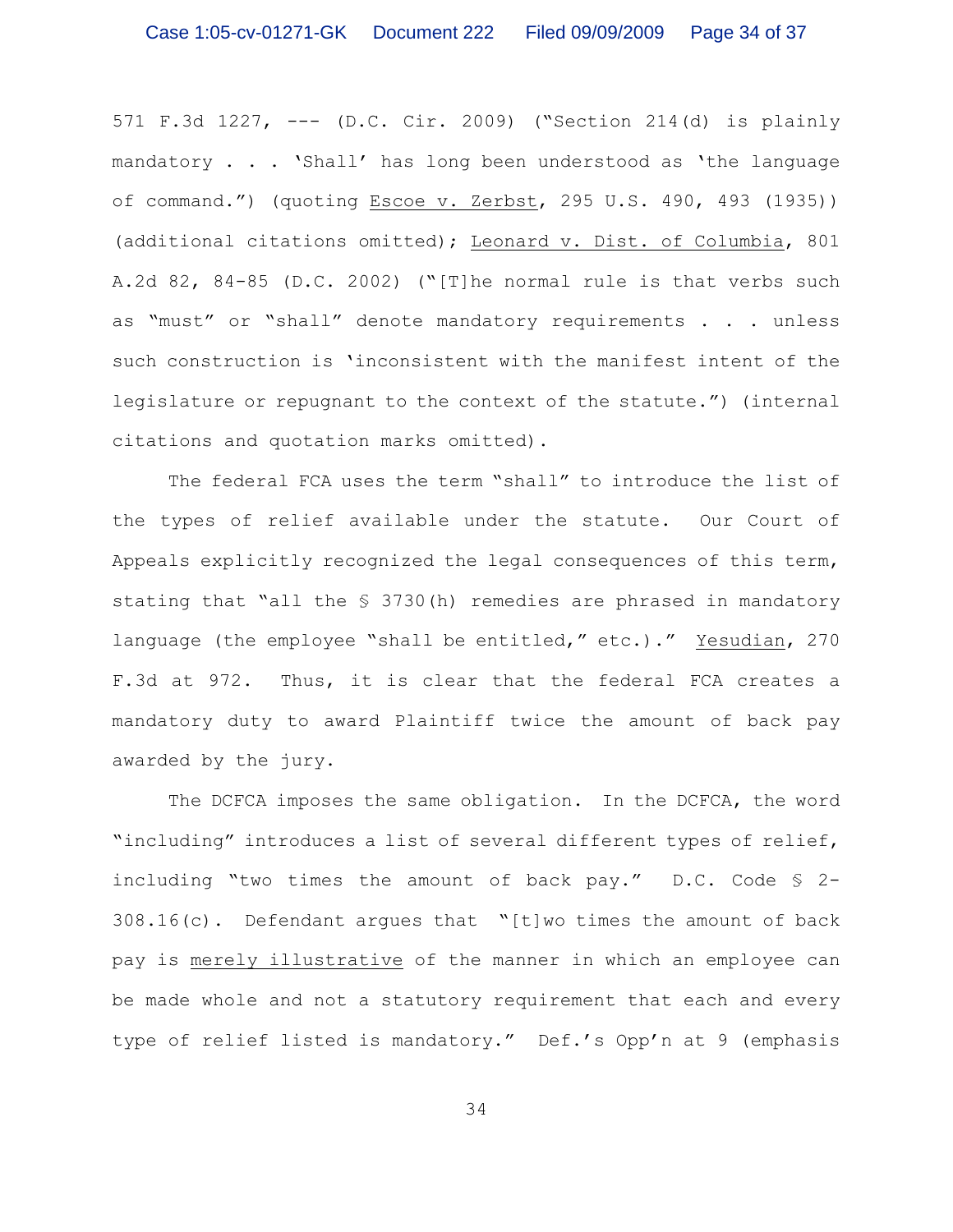in original).

The language of the statute is plain, however, that the "relief necessary to make the employee whole" includes two times back pay. The statute uses no language to suggest that the list of types of relief is intended to be "merely illustrative." The specific types of relief are not listed to provide an illustration of options that might be available, but are instead listed to show the options that must be available to an employee in order to "make [him] whole." Because this list contains an award of "two times the amount of back pay," a party found liable of a violation of the DCFCA is obligated to pay the plaintiff double the amount awarded by the jury.

Although it is clear that the Court is required by both the federal FCA and the DCFCA to double the back pay award, one issue remains unresolved: should Plaintiff receive two separate awards of two times back pay, one for the federal FCA and one for the DCFCA, or should Plaintiff receive only one award of two times back pay.

Awarding Plaintiff separate damages awards under the federal FCA and DCFCA would result in a duplicative recovery. As stated supra II.B.2, a plaintiff is not permitted to recover multiple damages awards for the same injury. See id. (citing Waffle House, Gen. Tel., Anderson, Project on Gov't Oversight, Miller, Bill Harbert Int'l Constr., and Smith). Accordingly, Plaintiff is entitled to only one award of two times back pay.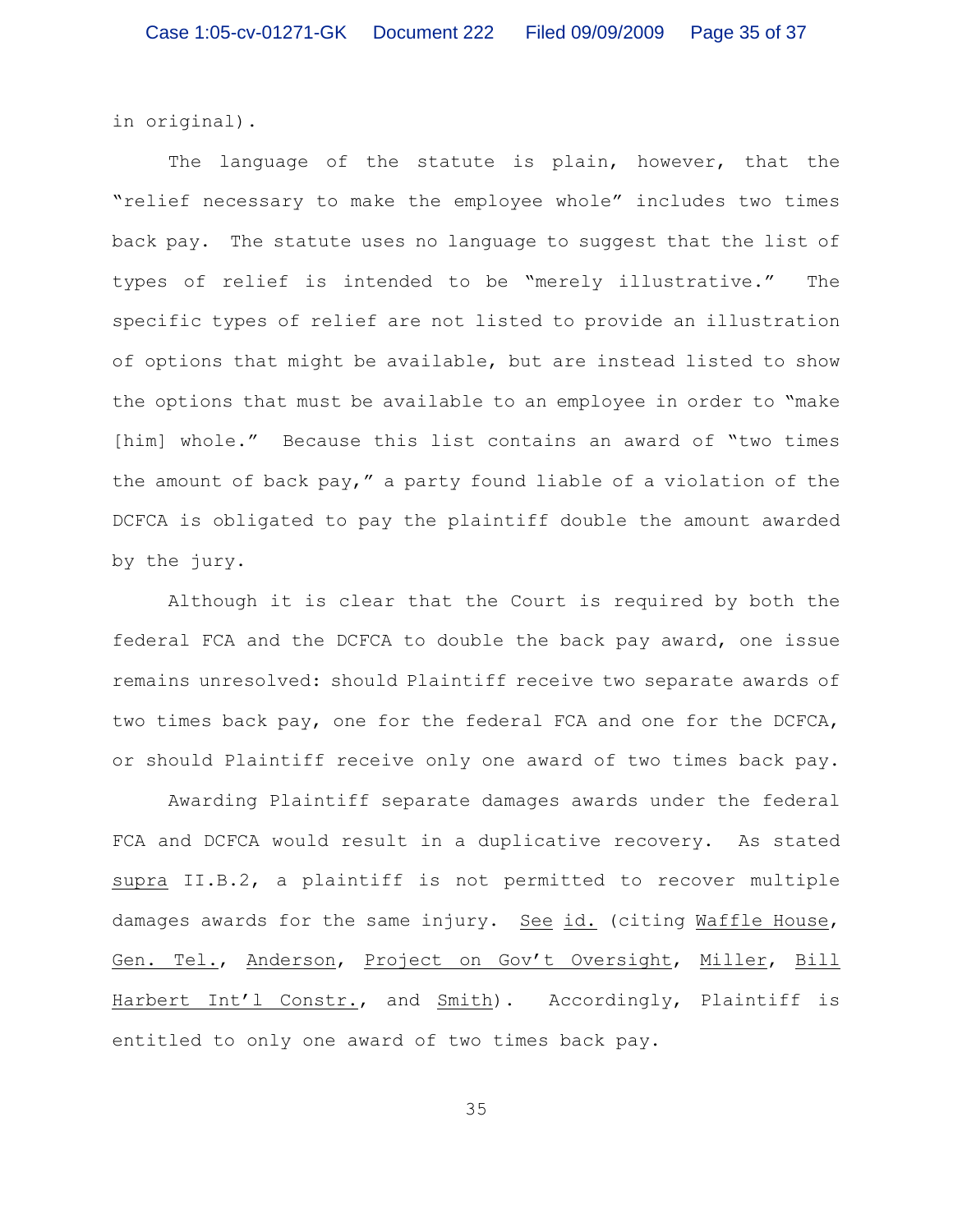The jury awarded \$122,132 in back pay. See supra II.B.2. For the reasons stated above, Plaintiff is entitled to a total back pay award of two times the jury's award, or \$244,264.

### **III. CONCLUSION**

For the reasons set forth above, Defendant's Motion for Judgment as a Matter of Law is **denied**, Defendant's Motion to Amend, Alter the Judgment, or for New Trial, or, in the Alternative, Motion for a Remittitur is **granted in part and denied in part**, and Plaintiff's Motion to Alter Judgment is **granted in part and denied in part**.The judgment is amended as follows: Defendant is liable to Plaintiff for a total of \$244,264 in back pay and a total of \$175,050 in compensatory damages. The total award for back pay and compensatory damages is \$419,314.13

 $13$  Defendant submitted, on August 31, 2009, a Notice of Supplemental Authority in support of the two Motions under consideration at this time. Defendant cites to Gross v. FBL Financial Svcs., Inc., 129 S.Ct. 2343 (2009), to buttress its argument under the Federal and District of Columbia False Claims Acts. Gross is distinguishable for at least two reasons: first, it involved the Age Discrimination in Employment Act, 29 U.S.C. § 623(a), and this case does not arise under that statute; and second, in its reasoning, the Court replied upon the existence of a disparate treatment claim, and that is not the claim in this case.